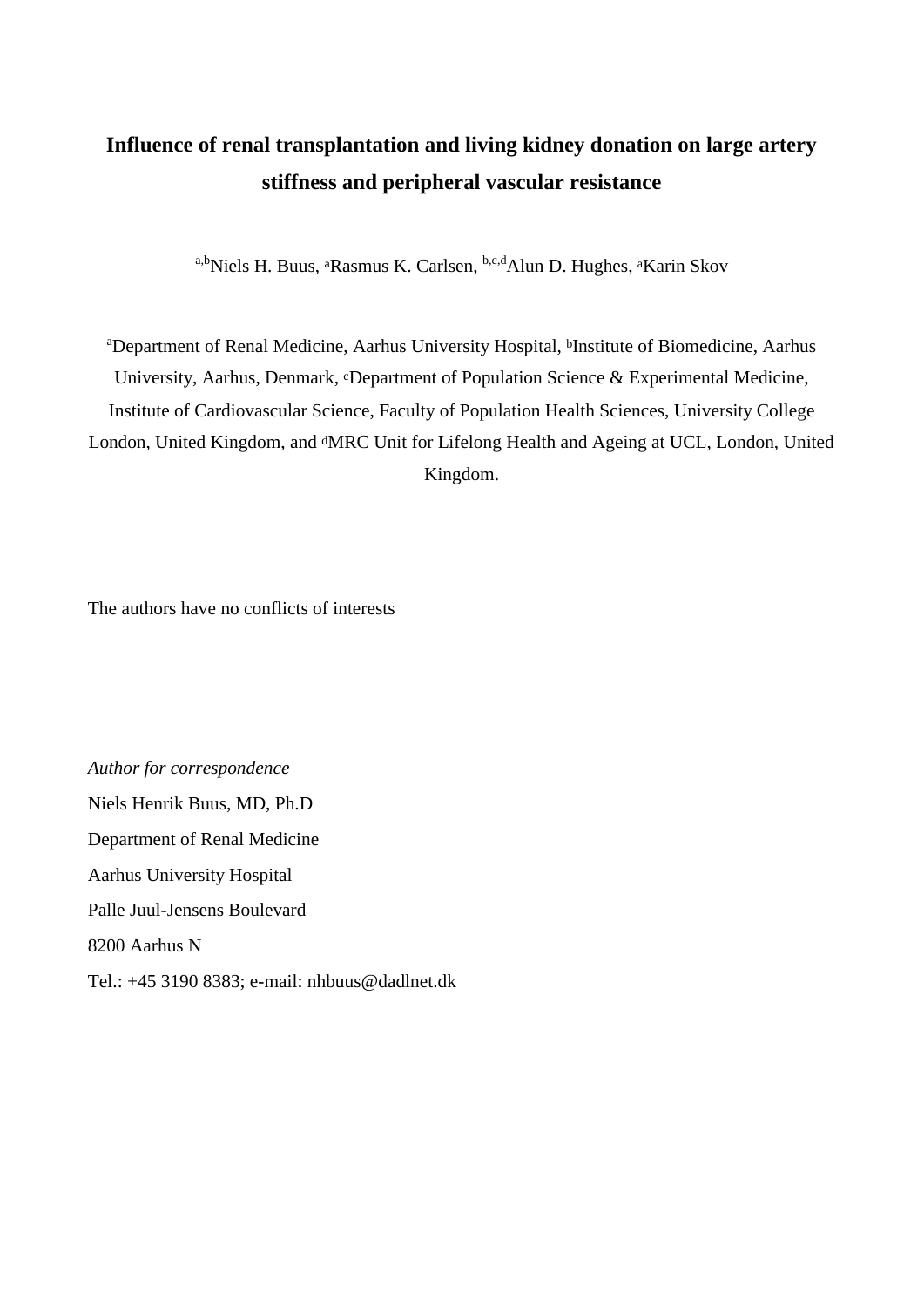#### **Abstract**

BACKGROUND: Vascular status following renal transplantation (RT) may improve while living kidney donation (LKD) is possibly associated with an increased cardiovascular risk.

METHODS: We prospectively assessed glomerular filtration rate (mGFR, <sup>51</sup>Chrome EDTA clearance) and intermediate vascular risk factors in terms of blood pressure (BP), pulse wave velocity (PWV), central augmentation index (AIx), excess pressure (Pexcess) and forearm vascular resistance in donors ( $n=58$ ,  $45\pm13$  years) and recipients ( $n=51$ ,  $50\pm12$  years) before and one year following LKD or RT.

RESULTS: After kidney donation mGFR decreased by 33% to 65±11 ml/min/1.73m<sup>2</sup> while recipients obtained a mGFR of 55±9 ml/min/1.73m2. Ambulatory 24-hour mean BP (MAP) remained unchanged in donors but decreased by 5 mmHg in recipients (*P*<0.05). Carotid-femoral PWV increased by 0.3 m/s in donors (*P*<0.05) but remained unchanged in recipients. AIx was unaltered after LKD but decreased following RT ( $P<0.01$ ) while P<sub>excess</sub> did not change in either group. Resting forearm resistance  $(R_{rest})$ , measured by venous occlusion plethysmography, increased after LKD  $(P<0.05)$  but was unaffected by RT, while no changes were seen in minimum resistance (R<sub>min</sub>). ΔPWV showed a positive linear association to  $Δ24$ -hour MAP in both groups. Multiple linear regression analysis (adjusting for age, gender and the baseline value of the studied parameter) did not detect independent effects of graft function on 24-hour MAP, PWV, AIx, vascular resistance or P<sub>excess</sub>, whereas low post-donation GFR was related to higher AIx and R<sub>rest</sub>. CONCLUSIONS: RT reduced BP and AIx without affecting PWV whereas LKD resulted in increased PVW and Rrest, despite unchanged BP.

*Key words:* Living kidney donation, Renal transplantation, Renal recipients, Blood pressure, Pulse wave velocity, Vascular resistance.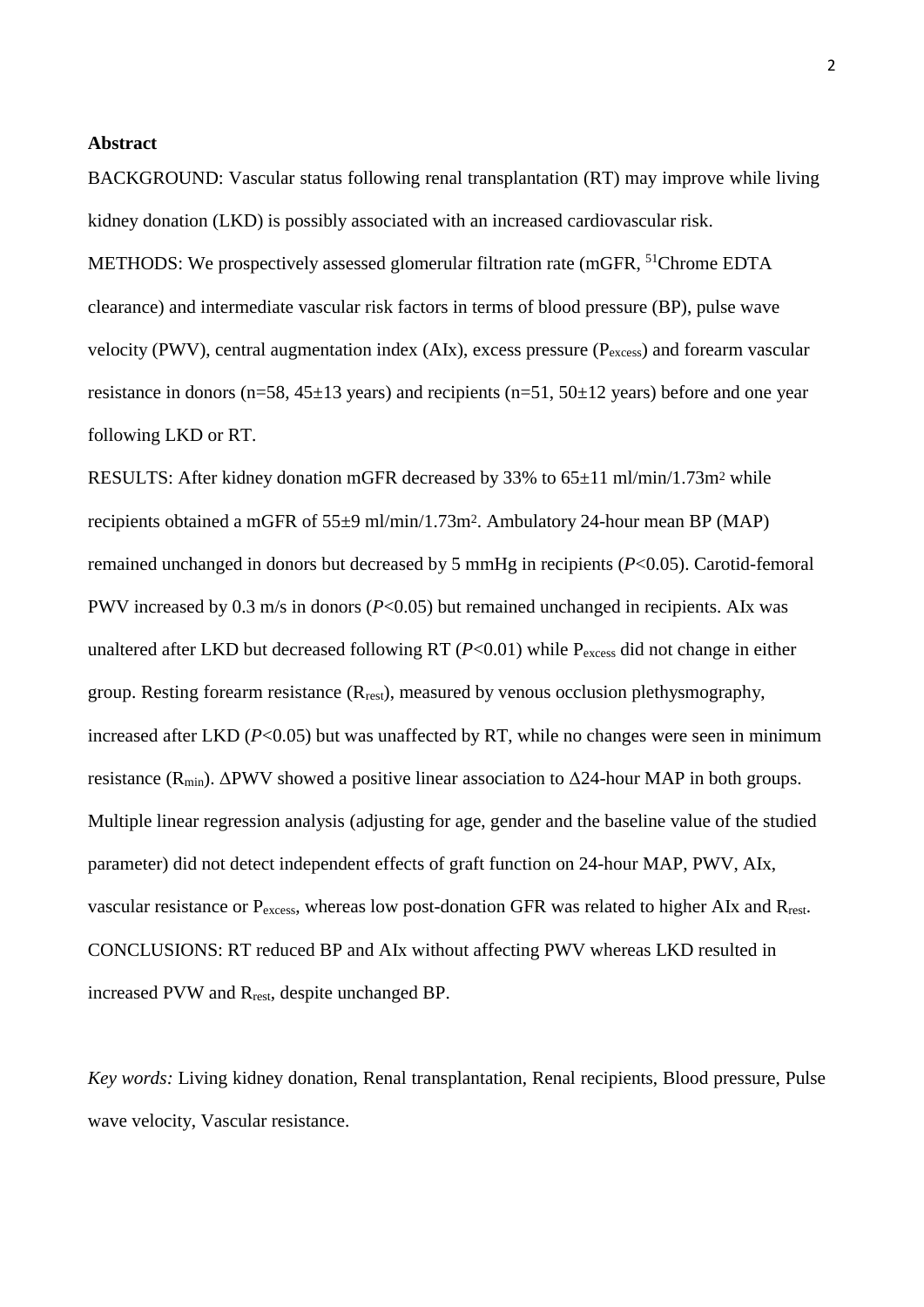#### **Introduction**

Renal transplantation is the optimal treatment for end stage renal disease (ESRD), but after transplantation recipients still have markedly higher mortality rate due to cardiovascular diseases. Meanwhile, it is still uncertain whether the decline in renal function after kidney donation is associated with more cardiovascular disease. $1,2$ 

Accelerated vascular calcification is very frequent in ERSD and the increased vascular stiffness, usually assessed by pulse wave velocity (PWV), is an important predictor of cardiovascular events and mortality.3 Endothelial dysfunction, elevated peripheral and central blood pressure (BP) and cardiac surplus work could contribute to this.4,5 The latter can be assessed by the integral of aortic reservoir characteristics in terms of excess pressure  $(P_{excess})$ .<sup>6</sup> The resistance circulation may also be important and in essential hypertension small artery structural remodeling predicts cardiovascular events.7,8 The structural design of the peripheral circulation affects central hemodynamics by impacting reflection of the forwarded pulse wave.9 Despite this knowledge, effects of renal transplantation or kidney donation on peripheral resistance has never been examined.

Studies on vascular effects of kidney transplantation and donation have focused on large artery properties and central hemodynamics and PWV is reported to decrease following transplantation, partly due to improved BP regulation.<sup>10-12</sup> Data from living kidney donors are still sparse. One study suggested worsening of aortic stiffness and increased left ventricular mass,<sup>13</sup> whereas another did not detect changes.<sup>14</sup> To which degree renal function post-transplantation or post-donation influences these vascular parameters is unknown.

Our working hypothesis is that renal transplantation improves BP, PWV and central hemodynamics and possibly reduces vascular resistance, whereas kidney donation has the opposite effects. We also hypothesize that any changes in these parameters are determined by the renal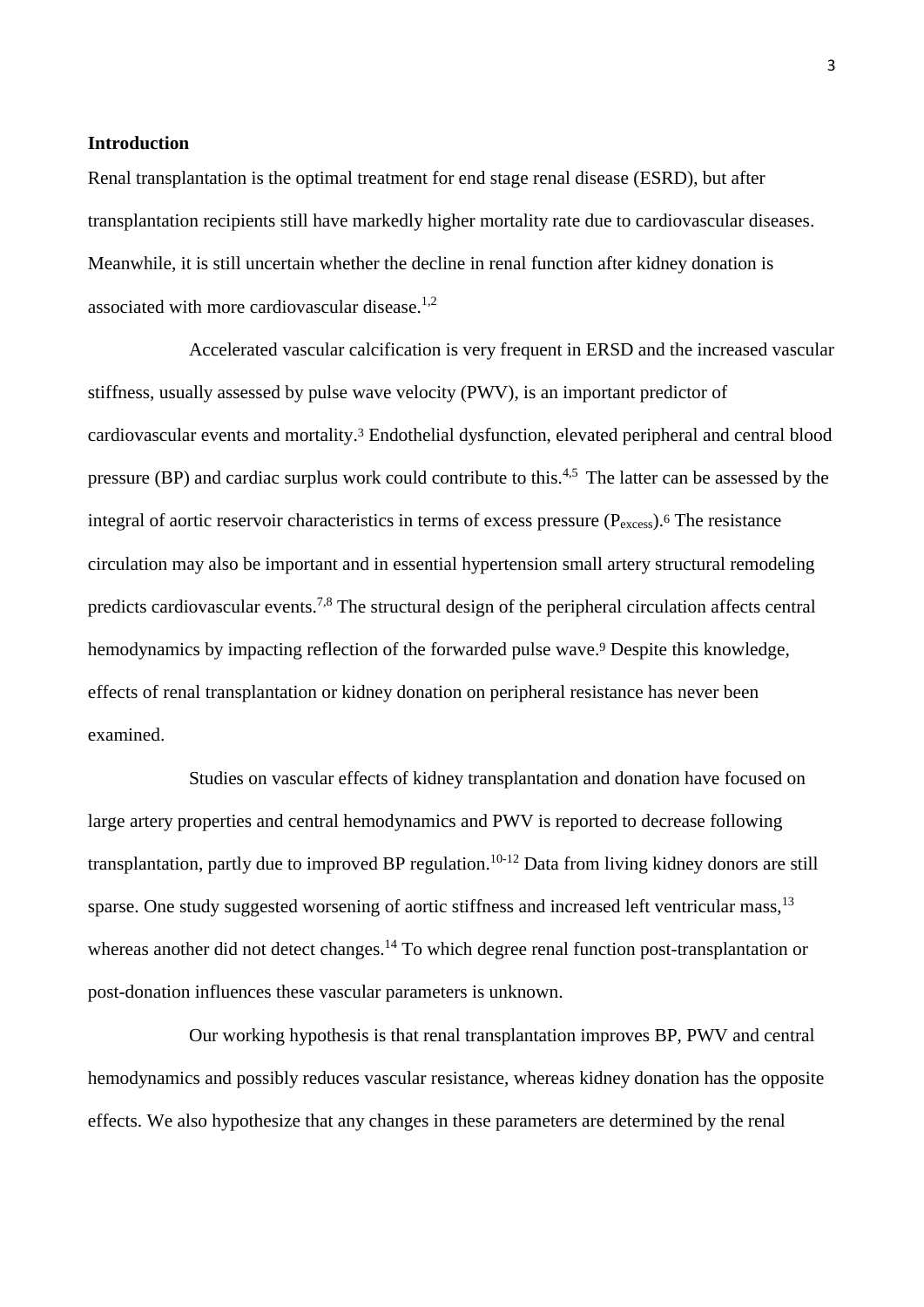function achieved following transplantation or donation. In a prospective study we therefore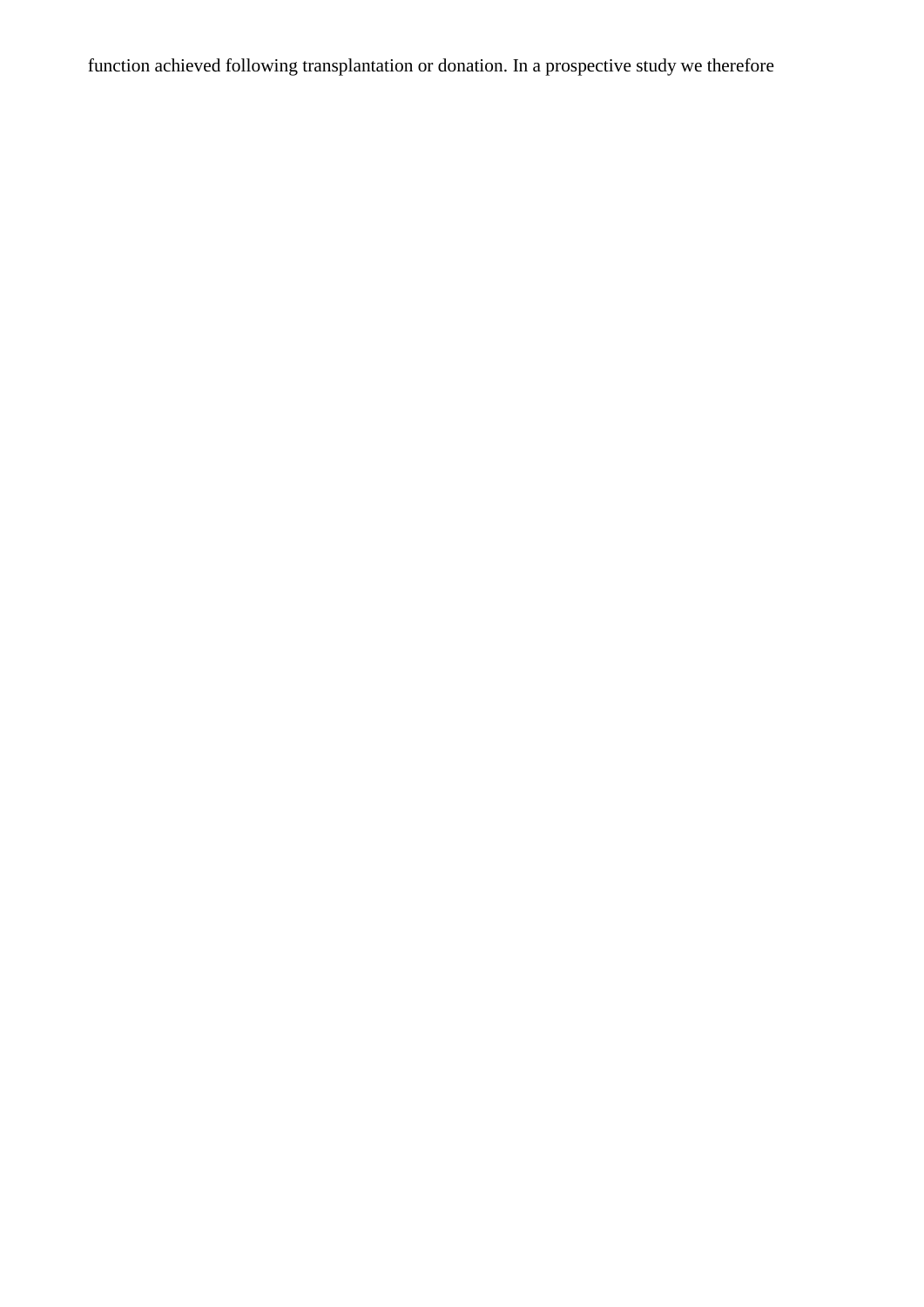evaluated the effects of renal transplantation and living kidney donation on ambulatory BP, large artery stiffness, non-invasive central hemodymanic parameters and peripheral vascular resistance and analyzed to which degree these factors were influenced by the achieved glomerular filtration rate (GFR) after one year.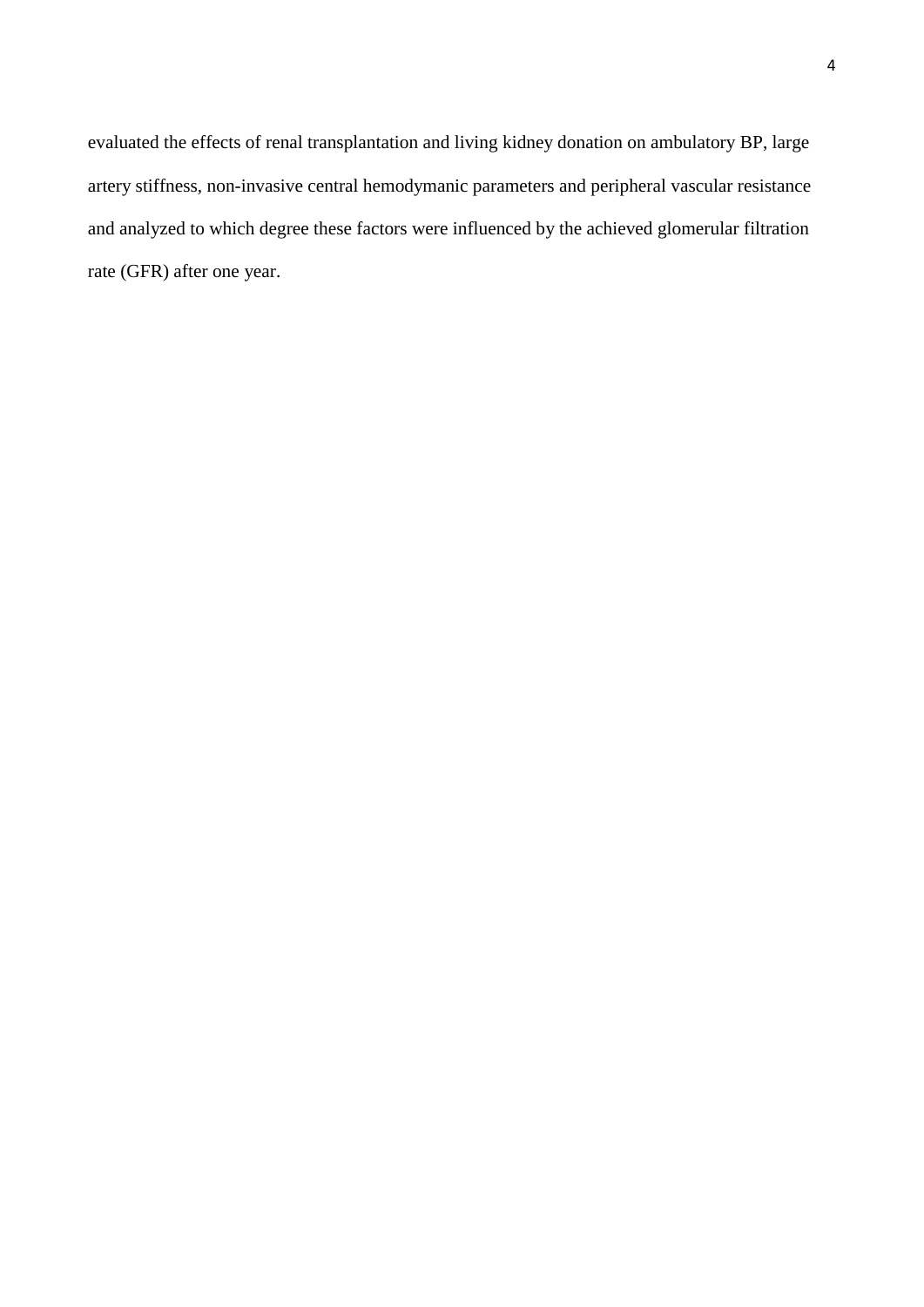# **Methods and materials**

#### *Participants and study protocol*

The study was approved the ethics committee for Central Denmark Region and all participants signed an approved consent form before entering the study. During a period of 33 months eligible recipients and their corresponding kidney donors were asked to take part in the study. Besides determination of GFR, the protocol consisted of ambulatory BP measurements (ABPM), determination of PWV, central BP, augmentation index  $(AX)$  and excess pressure integral  $(P_{excess})$ in addition to resting and minimal forearm vascular resistance as explained below (**Fig. 1**). Fiftyeight recipients and 52 of their donors participated in the baseline investigations as 6 donors declined to participate. One transplantation was cancelled due to improvement of renal function and one recipient died 6 months after the transplantation with a functioning graft. Another 5 recipients declined to take part in the one-year investigations leaving data from 51 recipients and 51 donors for follow-up.

# *Glomerular filtration rate*

A standardized chromium 51-labelled EDTA  $(^{51}Cr$ -EDTA) plasma clearance was performed for GFR measurements (mGFR) in donors at baseline and follow-up and in recipients at follow-up. Three hours after injection of the tracer, venous blood samples were obtained 5 times with 30 minute intervals for subsequent measurement of radioactivity and calculation of <sup>51</sup>Cr-EDTA clearance.

# *Ambulatory blood pressure*

Twenty-four-hour ABPM was performed with Spacelab Medical 90217 BP monitors (Spacelab Healthcare, Issaquah, WA, USA) every 20 min during daytime (0700-2300 h) and at night (2300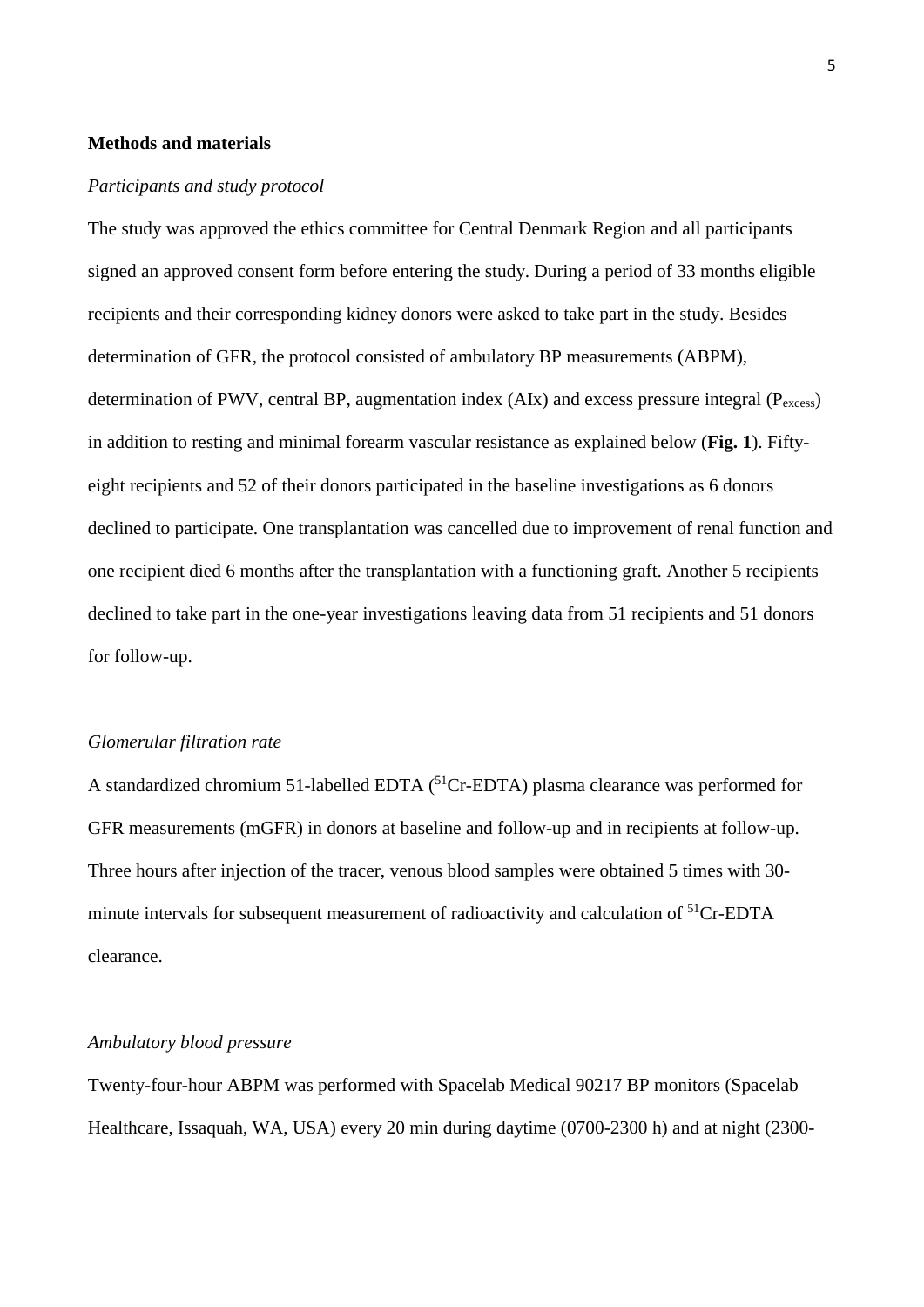0700 h). ABPM were accepted if at least 17 successful daytime and at least 7 night-time readings were available.

#### *Pulse wave velocity*

Carotid-femoral PWV was measured using arterial tonometry as previously described using the SphygmoCor equipment and software (version 8.2, AtCor Medical, Sydney, Australia) with assessment of the carotid-femoral path distance in accordance with current consensus.<sup>5,15</sup>

# *Estimated central blood pressure, augmentation index and excess pressure integral*

Radial waveforms were also recorded using the SphygmoCor device and central BP and AIx was estimated by the generalized transfer function and based on calibration with the brachial cuff pressure measured with an automatic device (BP A100 PLUS; Microlife, Widnau, Switzerland). AIx was normalized to a heart rate of 75 beats per min (AIx\_75). The central arterial waveforms were exported to Matlab for analysis and calculation of  $P_{excess}$  using customized programs as previously described in detail.<sup>6</sup>

# *Forearm blood flow and vascular resistance*

Determination of forearm blood flow at rest and following maximal vasodilation after 10 min of hyperemia was done as explained previously using classic venous occlusion plethysmography.<sup>16</sup> In recipients with an arterio-venous dialysis fistula the measurements were conducted on the opposite extremity. Analysis of the plethysmography flow curves was performed using the software program NIVP3 Arterial Inflow Studies (Hokanson, Bellevue, WA, USA) with blinding of the status of the subject being analyzed (recipient or donor, baseline or follow-up). Vascular resistance at rest (R<sub>rest</sub>)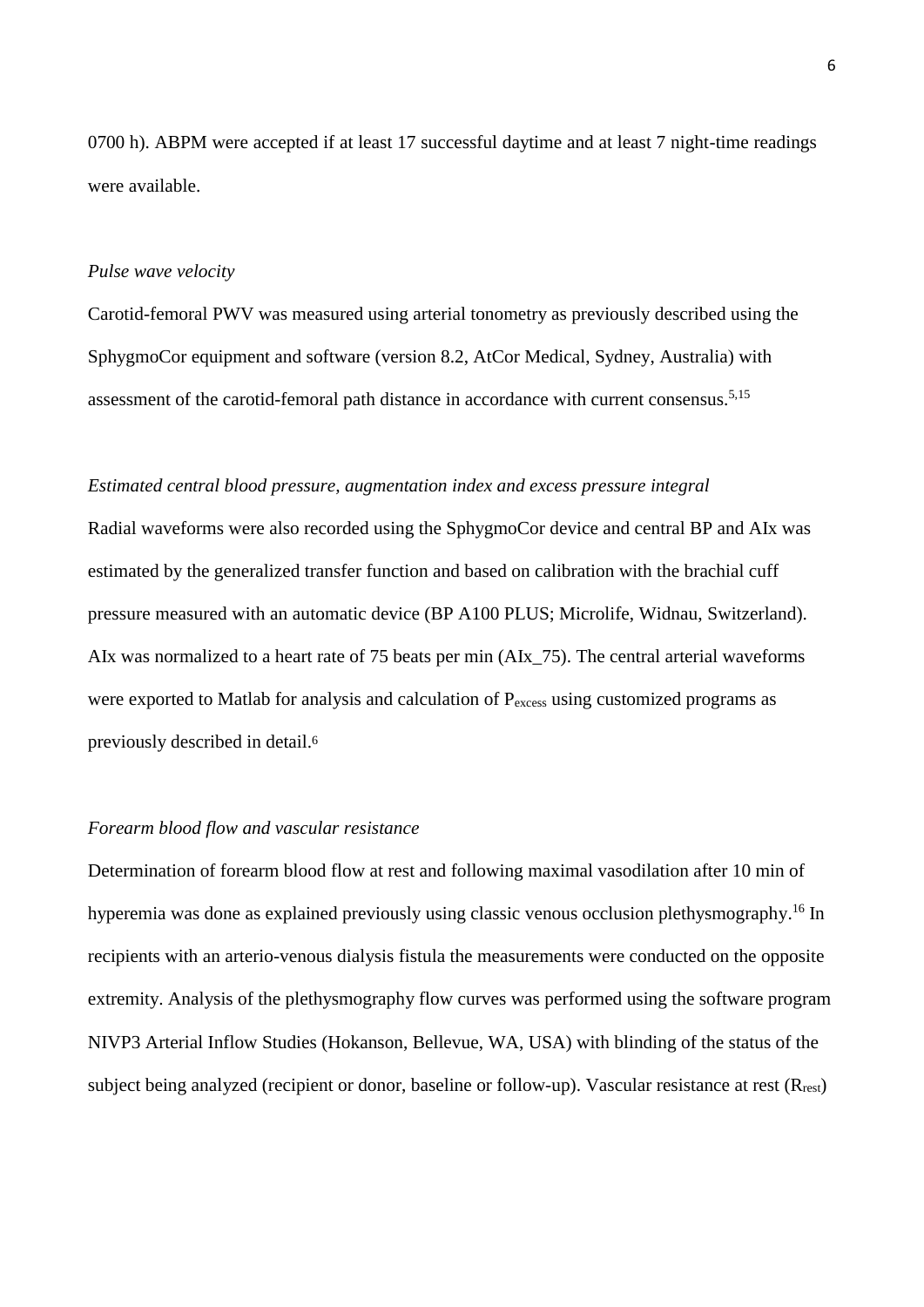and at maximal hyperemia  $(R_{min})$  was calculated as mean arterial pressure (MAP, diastolic BP plus one third of the pulse pressure) divided by forearm resting and hyperemic flow respectively.

## *Statistical evaluation*

Data are given as means with standard deviations (SD) or median with 25 and 75% or 5 and 95% confidence intervals. Rmin values were log transformed. First clinical characteristics of the recipients and donors were compared at baseline and within each group from baseline to follow-up using a paired *t*-test or the non-parametric Wilkinson rank-sum test as appropriate. Then the effect of transplantation or donation on the predefined primary study parameters (24-hour MAP, PWV, AIx\_75, estimated central systolic BP, Pexcess, R<sub>rest</sub> and log R<sub>min</sub>) was tested by comparing baseline and follow-up values. Next, we evaluated the influence of the achieved renal function (ie. mGFR at follow-up) on each of the primary study parameters at follow-up using multiple linear regression analysis adjusting for age, gender and the baseline value of the primary study parameter. In addition, PWV and P<sub>excess</sub> was adjusted for 24-hour MAP. Furthermore, we adjusted for baseline mGFR in donors, but not in recipients as any residual renal function was not measured. A sensitivity analysis was done by further adjustments for diabetes, body mass index (BMI), number of antihypertensive drugs and blood tacrolimus concentration. Finally, results of linear associations were given by Pearson´s correlation coefficient. Analyses were performed using GraphPad Prism 5 (San Diego, CA, USA) and STATA 13 (StataCorp LP, Collage State, TX, USA).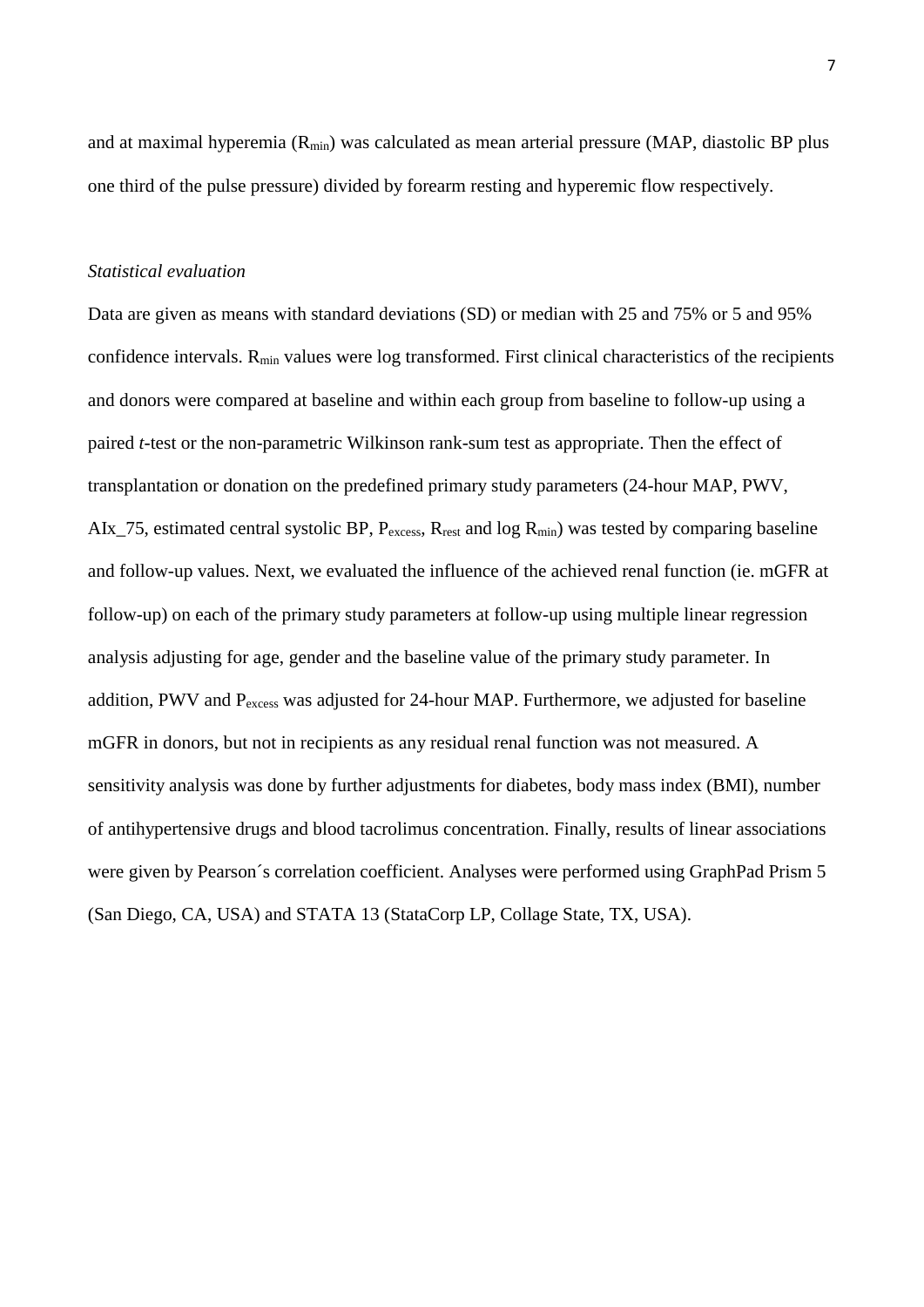#### **Results**

# *Characteristics of participants*

Clinical characteristics, 24-hour ABPM and medication of recipients and donors at baseline and follow-up are shown in **Table 1**. Fifteen recipients received a kidney from their spouse, 14 from a sibling and 13 from a parent while the remaining kidneys were from more distant family or unrelated friends. All recipients examined at follow-up had a functioning graft.

Among the recipients approximately one third were pre-dialysis (2 of these had a renal graft) while the remaining received dialysis (7 of these with a non-functioning graft). Kidney transplantation did not significantly alter BMI but there was an improvement in 24-hour systolic and diastolic BP despite less antihypertensive medication. However, 63% still had hypertension when defined as daytime systolic BP ≥135 mmHg and/or diastolic BP≥85 mmHg. At follow-up all recipients received tacrolimus (mean trough blood concentration  $6.4\pm2.0 \,\mu g/ml$ ) and mycophenolate mofetil and only few had discontinued steroid treatment.

In donors, mGFR decreased on average by one third. A few of the donors received one antihypertensive medication at baseline and follow-up, but there was no change in ABPM one year after kidney donation. However, using the definition given above 32% of donors had mild hypertension.

# *mGFR*

**Fig. 2A** depicts mGFR in recipients at follow-up divided into tertiles. Likewise, **Fig. 2B** shows mGFR at baseline and follow-up in donors divided into tertiles based on their follow-up mGFR. The reduction in mGFR was not significantly different between the 3 tertiles (*P*=0.33, one-way ANOVA). The corresponding age of the recipients and donors based on tertiles of mGFR at follow-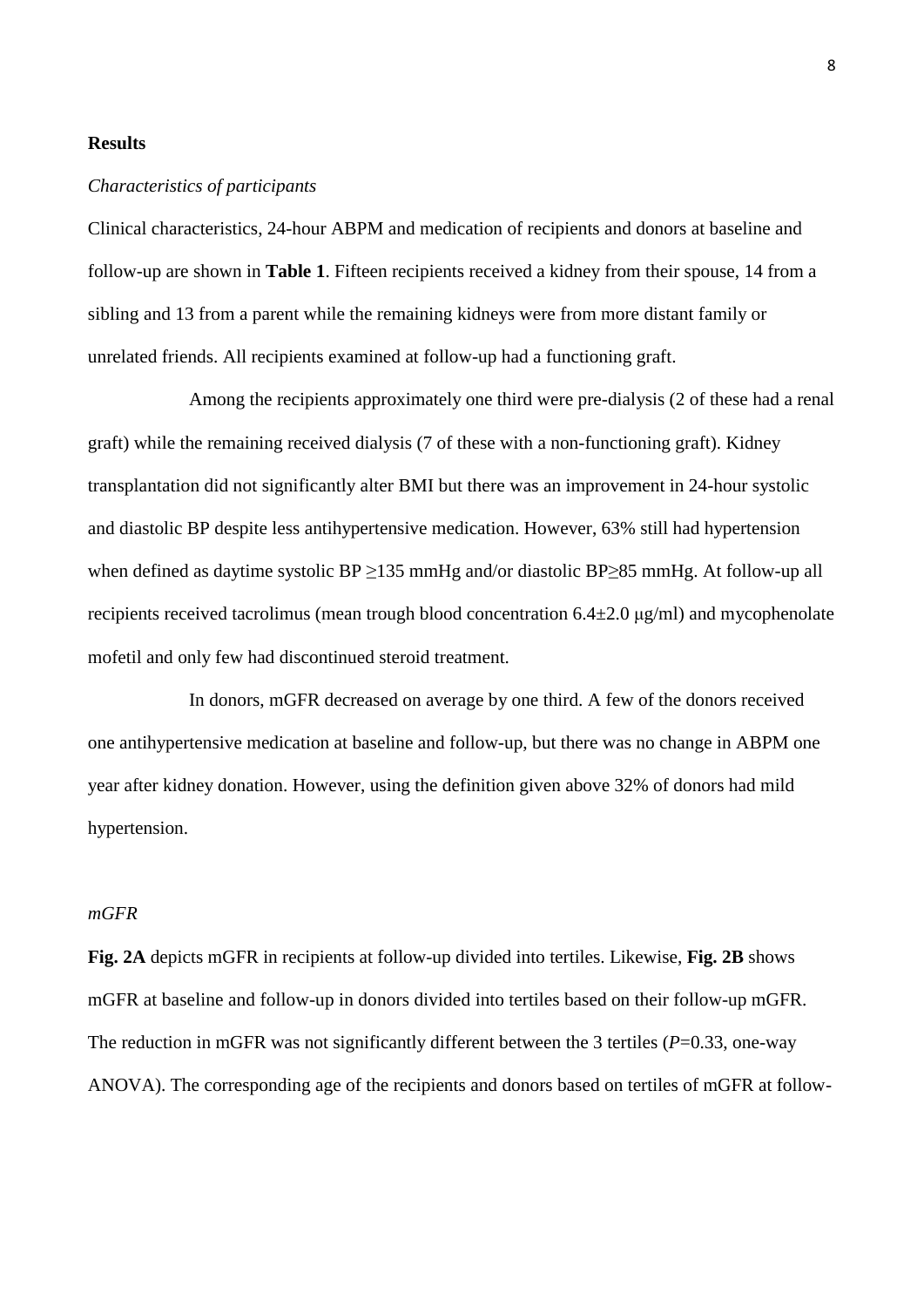up is given in **Fig. 3**. The oldest donors achieved the lowest mGFR at follow-up (*P*<0.01), while there was no effect of recipient age on mGFR (*P*=0.38).

# *Primary endpoints*

**Table 2** gives absolute values and changes in the defined primary endpoints in recipients as well as donors. At baseline before transplantation 24-hour MAP, PWV and estimated central systolic BP were higher in recipients as compared to donors, while there were no differences in AIx  $75$ ,  $P_{excess}$ , R<sub>rest</sub> or R<sub>min</sub>.

Among the recipients there were significant reductions in 24-hour MAP, estimated central systolic BP and AIx\_75, whereas PWV, P<sub>excess</sub>, R<sub>rest</sub> and R<sub>min</sub> remained unchanged. In the donors, PWV and Rrest increased significantly, while 24-hour MAP, estimated central systolic BP, AIx 75, P<sub>excess</sub> and R<sub>min</sub> were unchanged. When comparing changes in the primary parameters, only the change in AIx\_75 was significantly different between recipients and donors.

#### *Primary endpoints in relation to mGFR at follow-up*

**Table 3** shows results from the multiple linear regression analysis relating mGFR at follow-up to the primary study parameters. After adjustment for age, gender and the baseline value, achieved graft function was not related to any of the parameters. In donors, however, renal function one year after donation significantly affected Aix\_75 and Rrest which decreased with 2.1% and 11.9 R-units respectively for every 10 ml/min/1.73 m2 increment in mGFR. Also 24-hour MAP after one year seemed dependent on renal function but with a small increase of 2 mmHg for every 10 ml/min/1.73 m2 increment in mGFR. Sensitivity analyses were performed with both unadjusted and adjusted models. Further adjustments including the number of antihypertensive drugs, BMI, diabetes and blood tacrolimus concentrations did not change the results.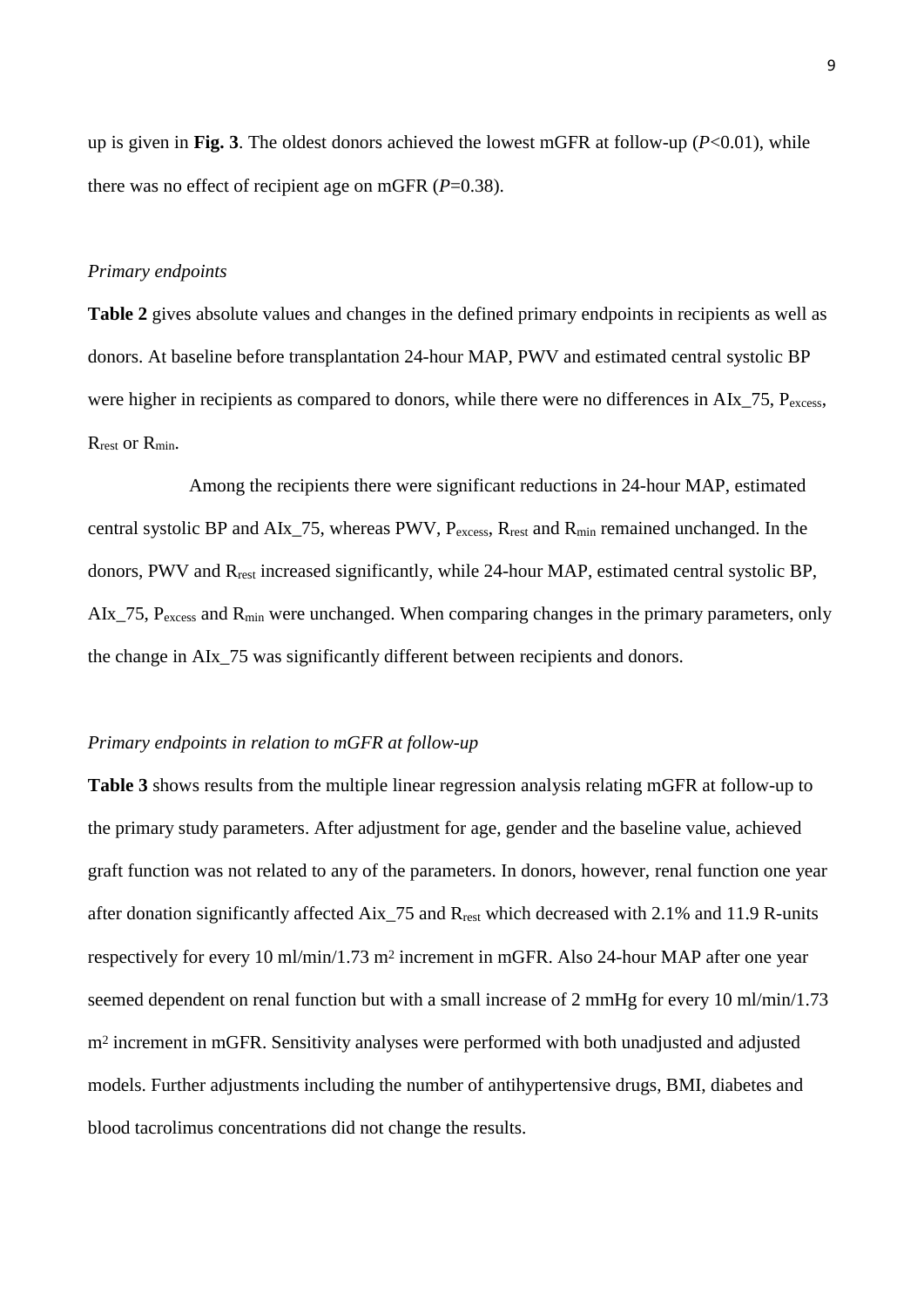#### *Correlations*

**Fig. 4** illustrates linear associations between changes in 24-hour MAP and changes in PWV from baseline to follow-up in recipients (**Fig. 4A**) and donors (**Fig. 4B**) and in both groups there was a significant positive correlation. The association between changes in 24-hour MAP and changes in AIx\_75 is demonstrated for recipients in **Fig. 4C** and for donors in **Fig. 4D**. These parameters were significantly positively correlated in recipients, but with evidence for a negative correlation in donors.

A significant negative association was noticed between the blood tacrolimus concentration and mGFR  $(R^2=0.10, P=0.03,$  data not shown). However, the tacrolimus concentration was not associated with either PWV, AIx\_75, R<sub>rest</sub>, R<sub>min</sub> and excess pressure integral or with changes in these parameters from baseline to follow-up.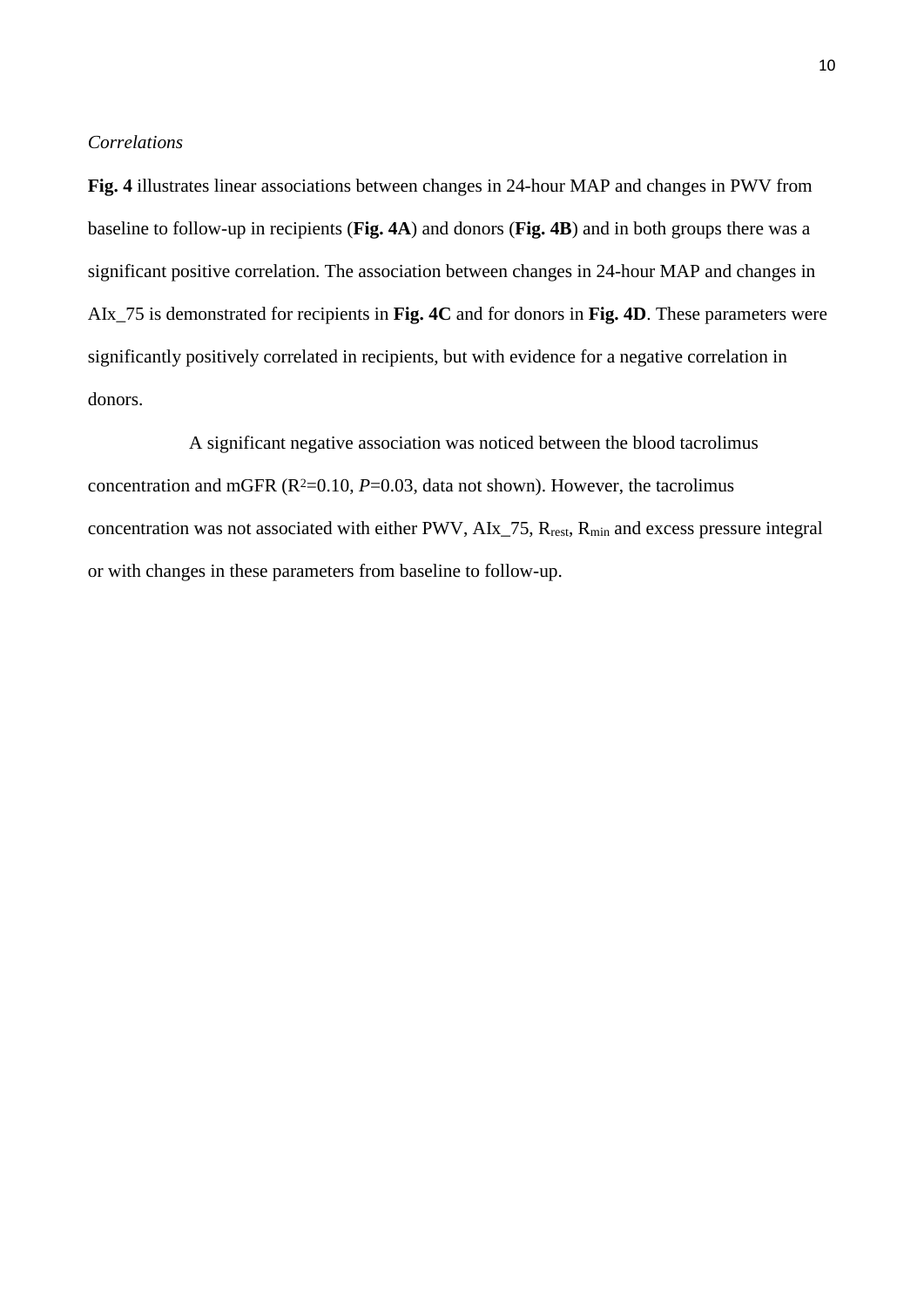#### **Discussion**

This is the first study to report both on large artery stiffness and peripheral vascular resistance in renal transplant recipients as well as living kidney donors. The results confirmed our hypothesis of improved BP and lower AIx regulation following transplantation, but no significant alterations in PWV or forearm vascular resistance was observed. Despite unchanged BP in donors, PWV and R<sub>rest</sub> increased. In recipients, arterial stiffness, central hemodynamics and vascular resistance at one year of follow-up did not seem to be influenced by the achieved graft function. In donors, a lower residual renal function at one year of follow-up was associated with higher AIx and Rrest.

# *Renal transplant recipients*

Despite lowering of BP and achievement of good graft function we only detected a small and nonsignificant reduction in PWV which is different from some previous investigations demonstrating a decrease in vascular stiffness.<sup>10,11,17-19</sup> Direct comparisons of absolute carotid-femoral PWV values between studies are difficult, especially due to variations in measurements of the path length between the two probes but also due to the use of different devices. Using the same device and a similar calculation method for determination of carotid-femoral distance as a recent French study,<sup>19</sup> our recipients had considerably lower PWV values despite comparable age and BP levels. This suggests that the degree of improvement in PWV is dependent on the pre-transplantation level. Our finding is in agreement with the study by Ignace *et al.* showing that a decrease in PWV is most pronounced in recipients above 50 years of age. $^{11}$  Nevertheless, PWV continues to be an important prognostic factor for mortality, cardiovascular events and loss of graft function during the transplantation period.20-23 A recent study pointed out that the initial BP-dependent de-stiffening of aorta following renal transplantation may later be counterbalanced by overactivation of the immune system.<sup>12</sup> Our finding that two thirds of recipients still had hypertension, and that reductions in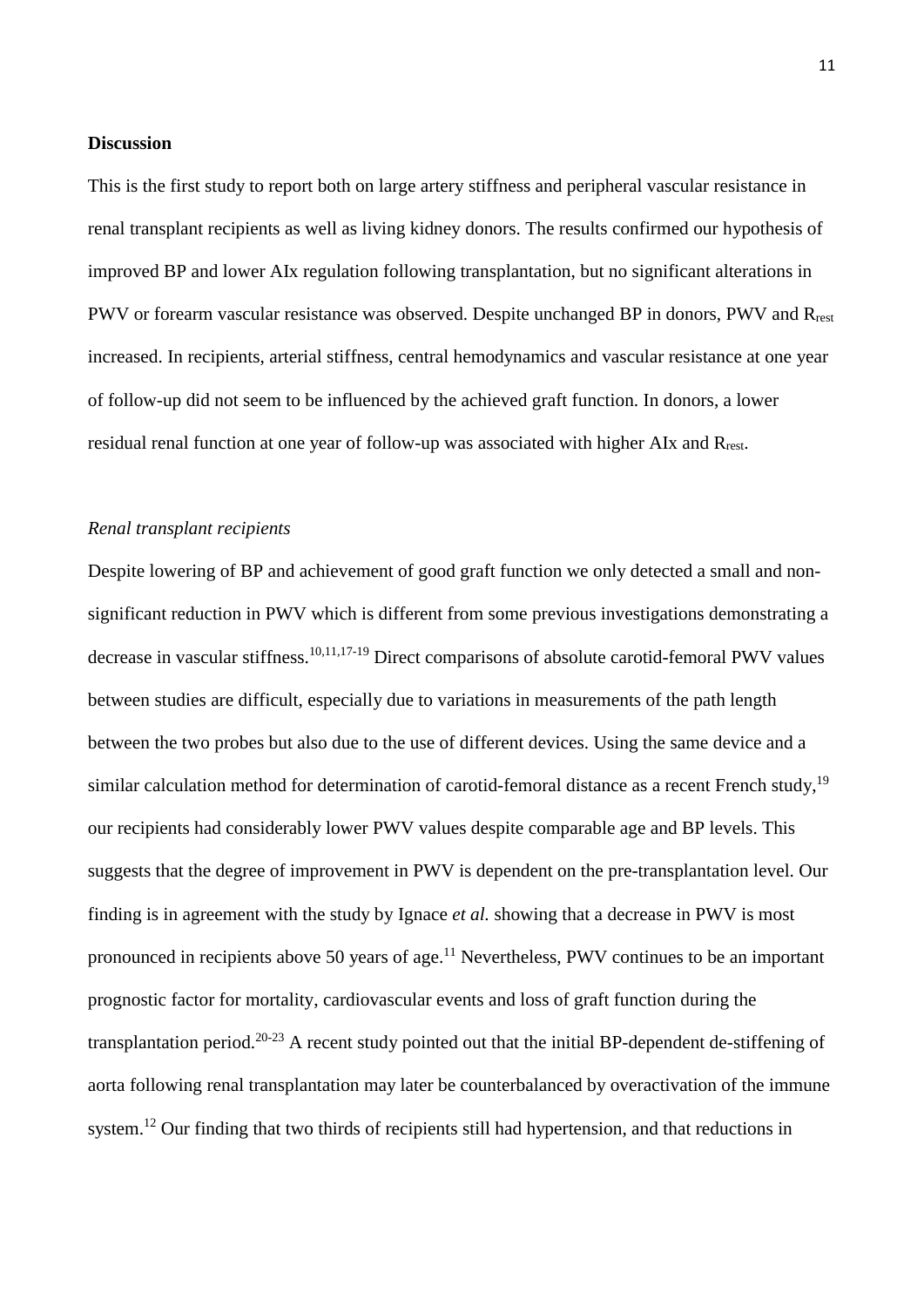PWV and ambulatory BP are related, suggests more caution concerning withdrawal of antihypertensive medication and use of AMBP to secure optimal BP control.

Central AIx is often considered a marker of pulse wave reflection, but is influenced by many factors including gender, age, height, BP, cardiac output, PWV and peripheral resistance<sup>24,25</sup> and negative values of AIx should be interpreted with caution.<sup>26</sup> In addition, vasodilatory antihypertensive medications such as angiotensin converting enzyme inhibitors or calcium channel blockers tend to reduce heart rate-standardized AIx more than beta-blockers.<sup>27,28</sup>. The reduction in AIx following transplantation was associated with the decrease in ambulatory BP and in so far AIx is considered a predictor of cardiovascular events in ESRD patients<sup>29</sup> this finding further supports normalization of BP following transplantation. Although the recipients seemed to attain a central BP very similar to that of the donors this should be interpreted with caution as estimated central systolic BP in CKD patients may be substantially lower than the true invasively measured aortic systolic BP.5 As this is partially explained by the CKD-related elevation of PWV, central BP could still be inappropriately high in the recipients as vascular stiffness remained elevated. Central BP waveform indices may independently predict end-organ damage and excess pressure (P<sub>excess</sub>), an integral of aortic reservoir characteristics reflecting the surplus work performed by the heart in each cardiac cycle, has been associated with cardiovascular outcome in essential hypertension<sup>6</sup> and end stage renal disease,<sup>30</sup> but this parameter seemed unaffected by transplantation as well as donation.

Regardless of considerably increased BP before transplantation, the recipients did not have elevated forearm vascular resistance, either at rest or during maximal vasodilation. This finding is in accordance with another recent study from our department<sup>31</sup> but differs from findings in persons with untreated essential hypertension who display elevated  $R_{rest}$  and  $R_{min}$  due to structural resistance artery remodeling.<sup>32,33</sup> This discrepancy may be explained by ongoing extensive vasodilating antihypertensive therapy among the recipients in terms of renin-angiotensin and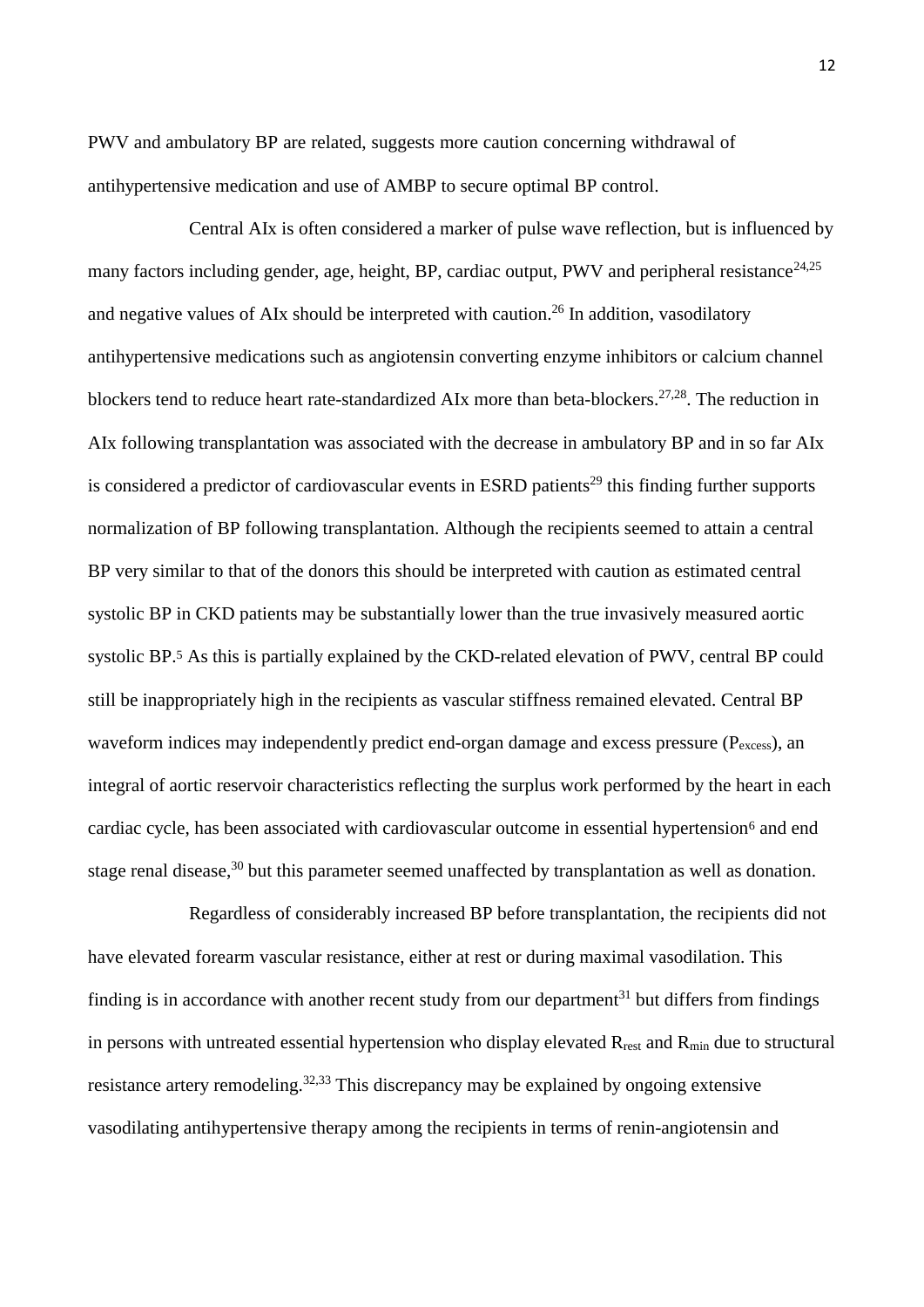calcium channel blockade inhibiting arterial inward structural narrowing.34,35 But even with the reduction in vasodilatory treatment after transplantation R<sub>rest</sub> and R<sub>min</sub> remained unaltered. These observations suggest other factors than resistance artery vasoreactivity and structure are involved in hypertension of ESRD. Probably sodium and fluid retention increasing cardiac output are important factors and ultrafiltration during hemodialysis not only lowers BP and PWV, but also AIx.<sup>36</sup>

Graft function during the first year is influenced by numerous factors including perioperative circumstances, acute rejections and tacrolimus concentrations. These circumstances may explain why changes in PWV, and vascular resistance were not related to GFR in recipients after 12 months. Possibly many years of follow-up could detect beneficial effects of sustained good graft function on vascular parameters.

# *Living kidney donors*

Despite unchanged ambulatory BP in the donor population, a slight increase in aortic stiffness was evident after one year. A reduction in aortic distensibility was also recently reported by Moody *et al.* in the Chronic Renal Impairment in Birmingham (CRIB)-Donor study,<sup>13</sup> whereas no significant changes were observed in another study.<sup>14</sup> Small reductions in aortic reservoir function together with higher peripheral resistance may partly explain the increase in left ventricular mass observed in the CRIB-Donor study.<sup>13</sup>

The positive association between  $\Delta$ 24-hour MAP and  $\Delta$ AIx 75 in recipients and the tendency for a negative association in donors suggests that differential factors influence AIx in the 2 groups. This finding possibly reflects that elimination of excess fluid is an important cause of BP lowering and AIx reduction in recipients while this is not the case in donors.<sup>36,37</sup>  $P_{excess}$  has been associated with declining renal function among healthy individuals,  $38$  but among our donors  $P_{\text{excess}}$ was not associated with residual renal function after 1 year.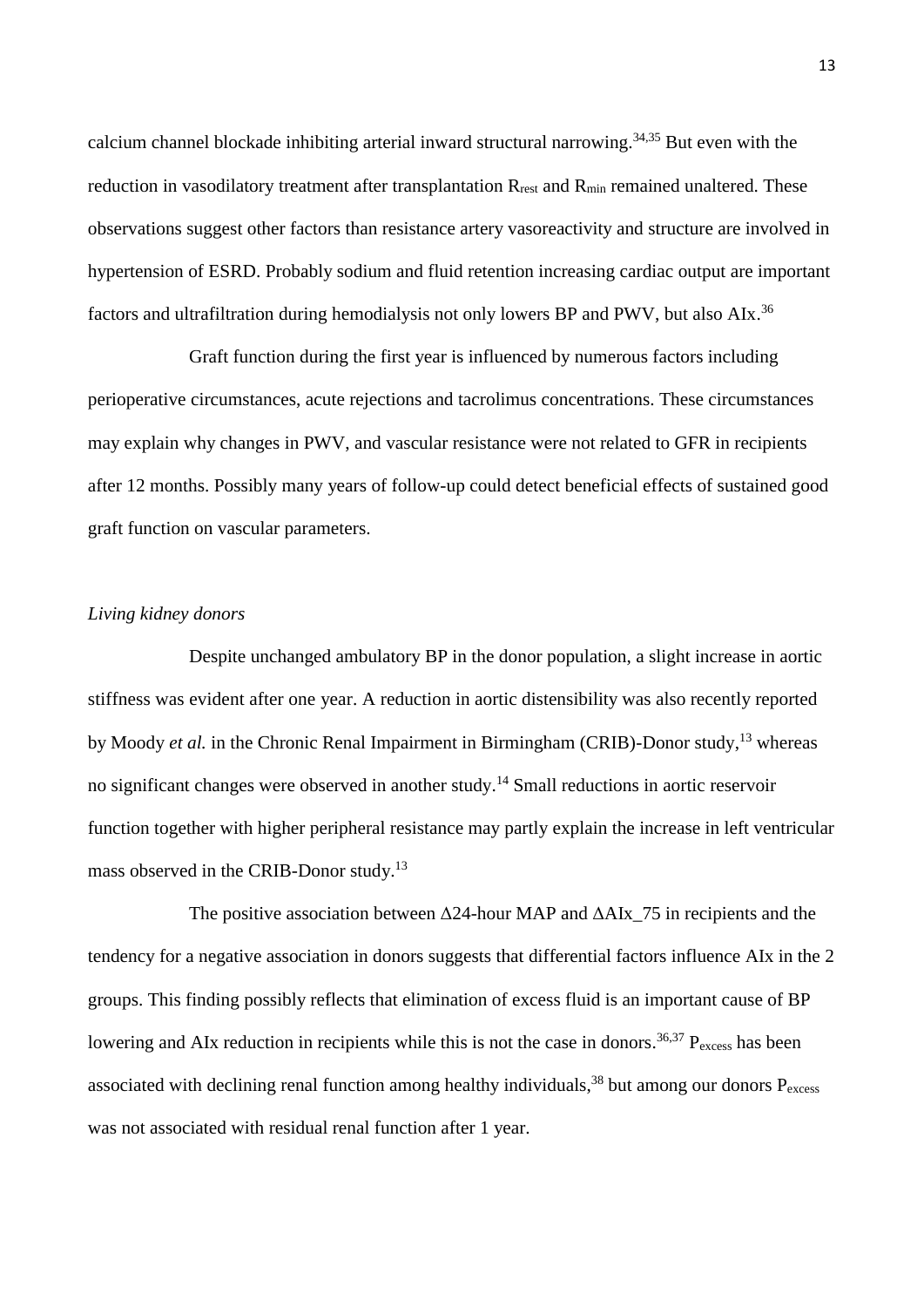Our data show that donors with low post-donation GFR experience an increase in Rrest. Whether this warrants evaluation of peripheral vascular resistance in potential living kidney donors must await more studies. The large CRIB-Donor data set<sup>13</sup> as well as our results demonstrate worsening of intermediate risk factors such as left ventricular mass, large artery stiffness and peripheral vascular resistance without significant alterations in ambulatory BP implying that assessment of BP may not be a sufficient long-term monitoring parameter in living kidney donors. Further studies, including invasive measurements of aortic BP in living kidney donors are needed to elucidate which donors are at increased risk.

# *Strengths and limitations*

Important strengths of the present study are use of 24-hour ABPM which are more reliable than office readings for diagnosing hypertension in renal transplant patients.39,40 Furthermore, the use of <sup>51</sup>Cr-EDTA plasma clearance provides a better assessment of GFR as compared to estimated GFR as used in the majority of studies. Also, a sample size of about 50 in each group allow us to detect small changes in PWV. However, as most recipients were men the possibility to detect differences between gender is limited. As systematic echocardiography was not performed the impact of changes in PWV and vascular resistance on cardiac function remains unknown in the present study. Finally, we addressed multiple risk factors with multivariate analyses and therefore cannot exclude the possibility of false positive findings.

#### *Conclusions*

ESRD patients awaiting renal transplantation had increased ambulatory BP levels and carotidfemoral PWV but normal values of AIx, Pexcess and peripheral vascular resistance. Successful renal transplantation with a living donor decreased AIx without significantly reducing PWV. However,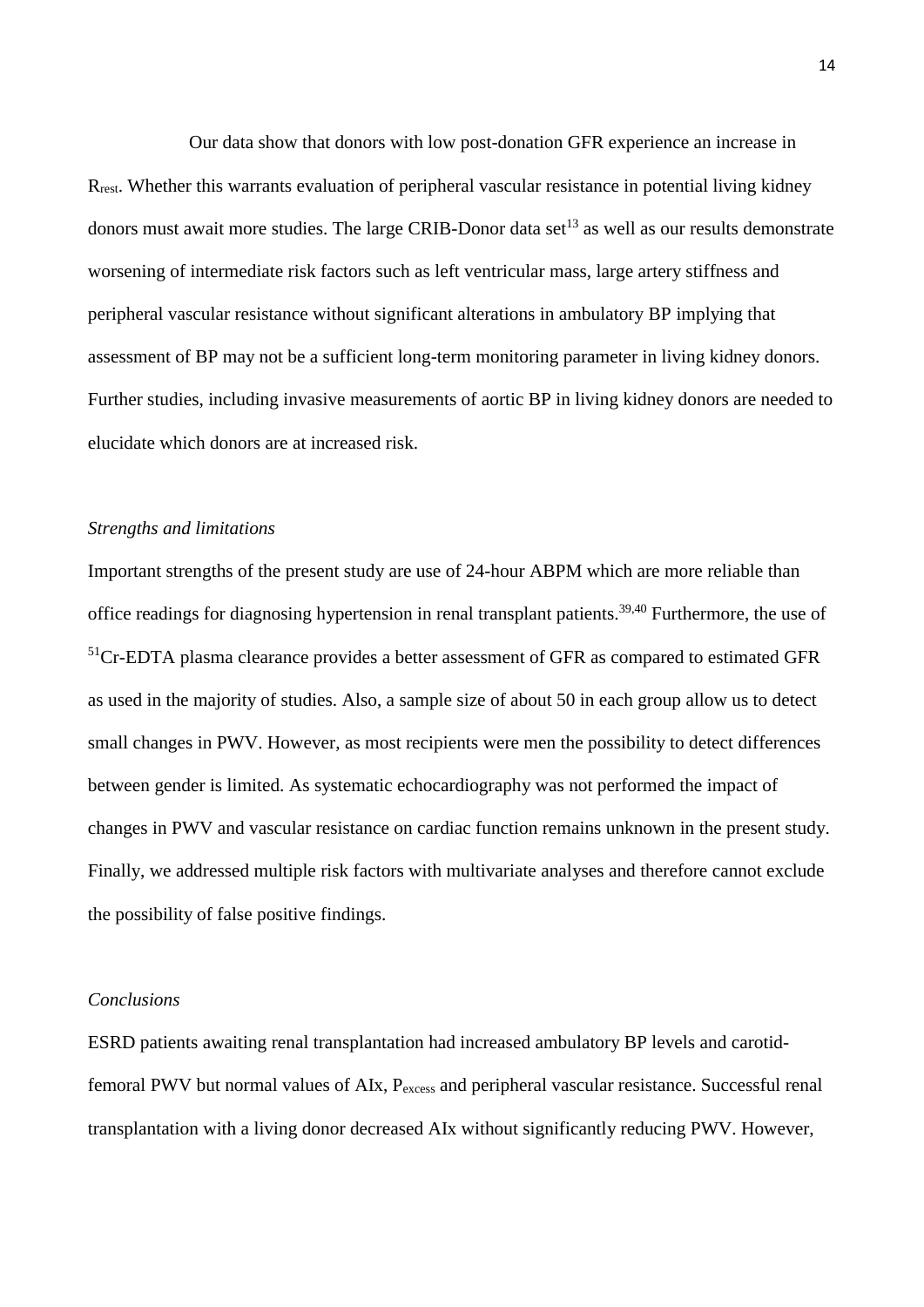changes in both parameters were dependent on changes in ambulatory BP illustrating the importance of BP control after transplantation. Living kidney donors, on the other hand, had significant increases in PWV and forearm Rrest after donation which could potentially contribute to accelerated vascular damage.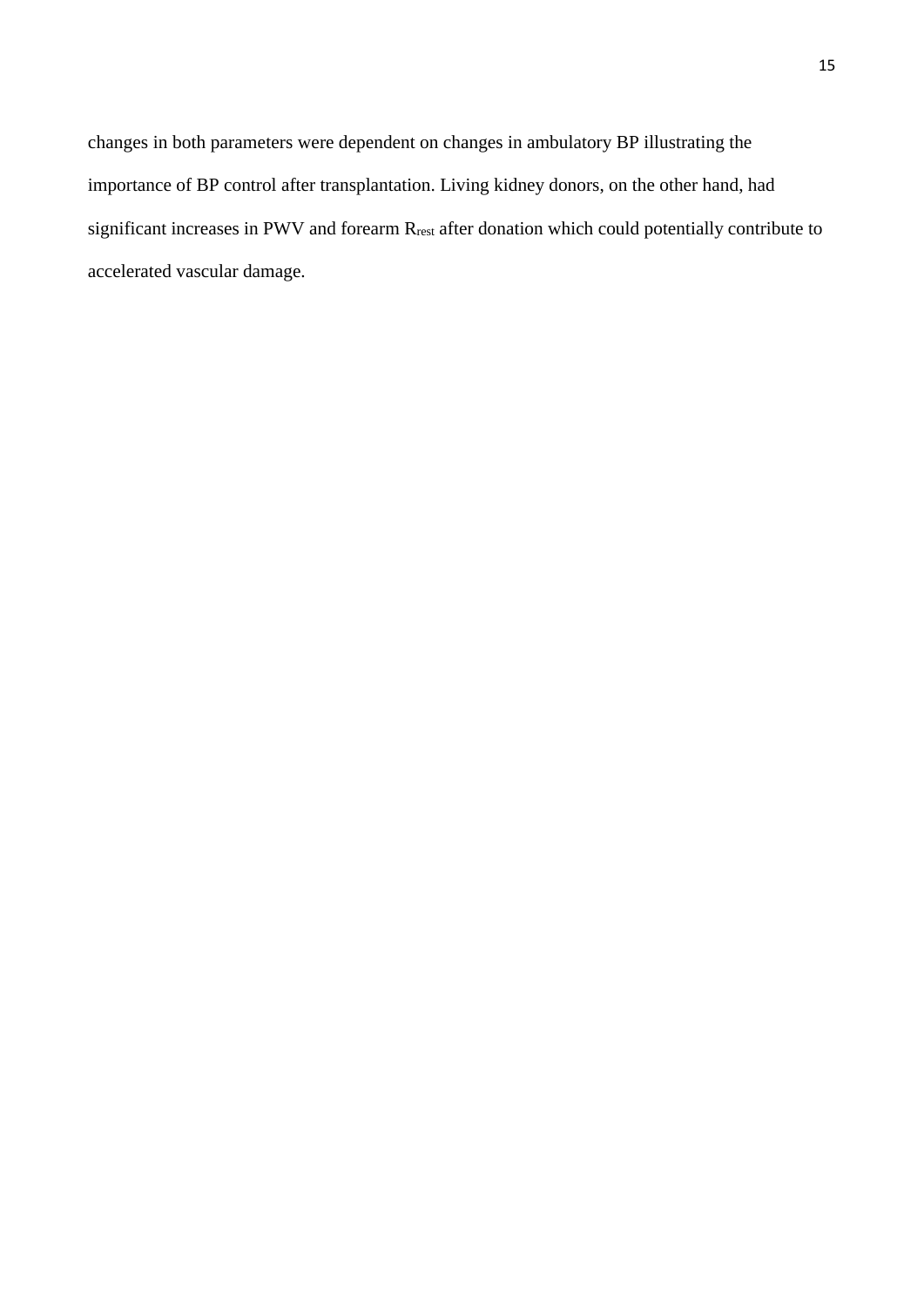# **Acknowledgements**

Project nurses and laboratory technicians are thanked for their excellent assistance. The study was supported by *Fonden til Lægevidenskabens Fremme*. ADH receives support from the British Heart Foundation, the National Institute for Health Research University College London Hospitals Biomedical Research Centre and works in a unit that receives support from the UK Medical Research Council (MC\_UU\_12019/1).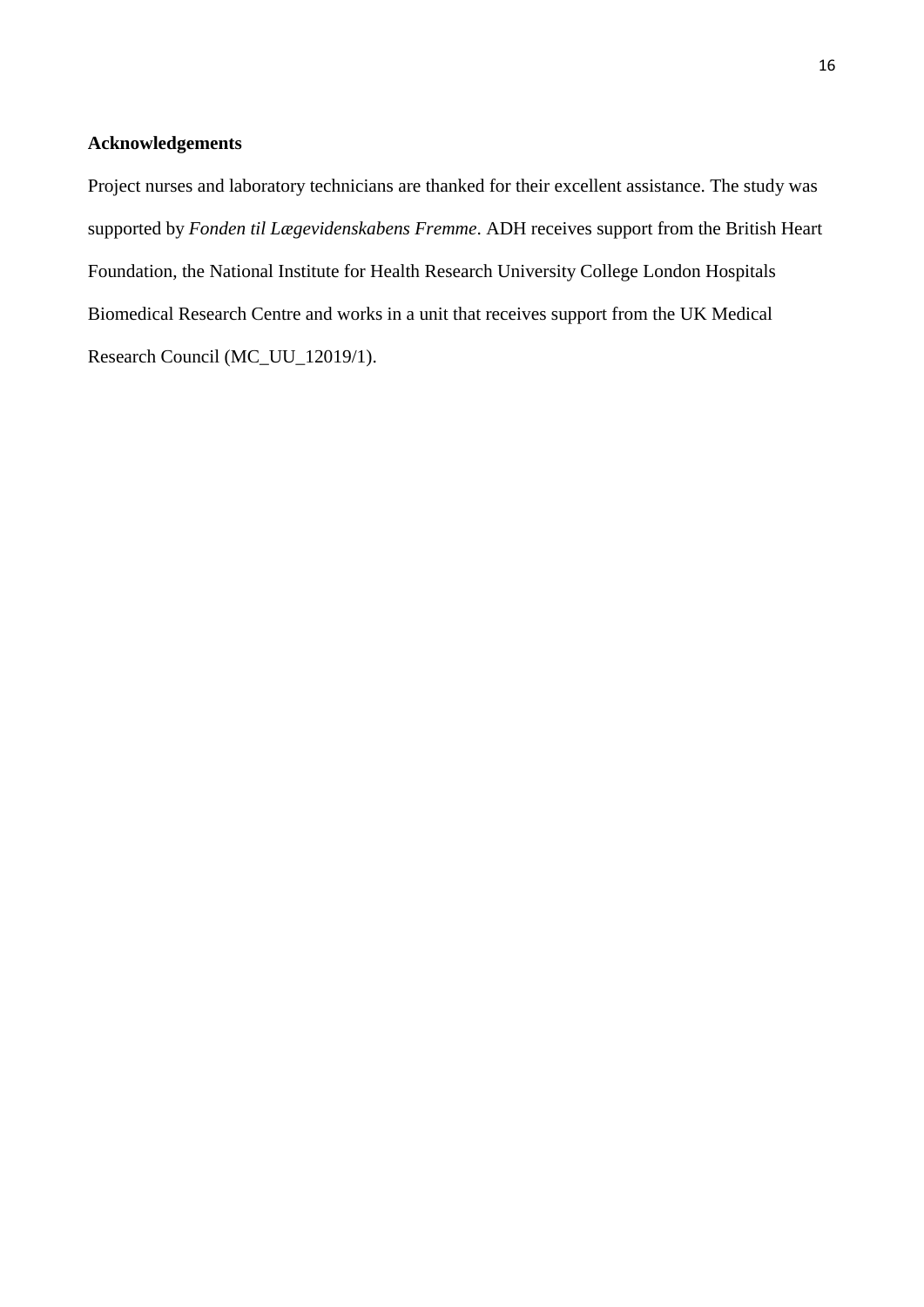# **Text for figures**

# **Figure 1**

Flow chart describing the fate of the invited donor-recipient pairs and the investigations performed at baseline and after 12 months of follow-up. mGFR, measured glomerular filtration rate; ABPM, 24-hour ambulatory blood pressure measurement; PWV, pulse wave velocity; CBP, central blood pressure; AIx; augmentation index;  $P_{excess}$ , excess pressure integral;  $R_{rest}$  and  $R_{min}$ , forearm resting and minimum vascular resistance.

#### **Figure 2**

Tertiles (from low to high) of measured glomerular filtration rate (mGFR) at one-year follow-up in renal transplant recipients (**A**) and in living kidney donors (**B**). In donors the corresponding baseline mGFR and reduction from baseline (**C**) is also shown. \*\**P*<0.01 as compared to baseline. The reduction in mGFR was not significantly different between the 3 tertiles (*P*=0.33, one-way ANOVA).

# **Figure 3**

Mean age of renal transplant recipients and living kidney donors according to tertiles of measured glomerular filtration rate (mGFR) at follow-up. The oldest donors achieved the lowest mGFR at follow-up (*P*<0.01, one-way ANOVA), while there was no effect of recipient age on mGFR  $(P=0.38)$ .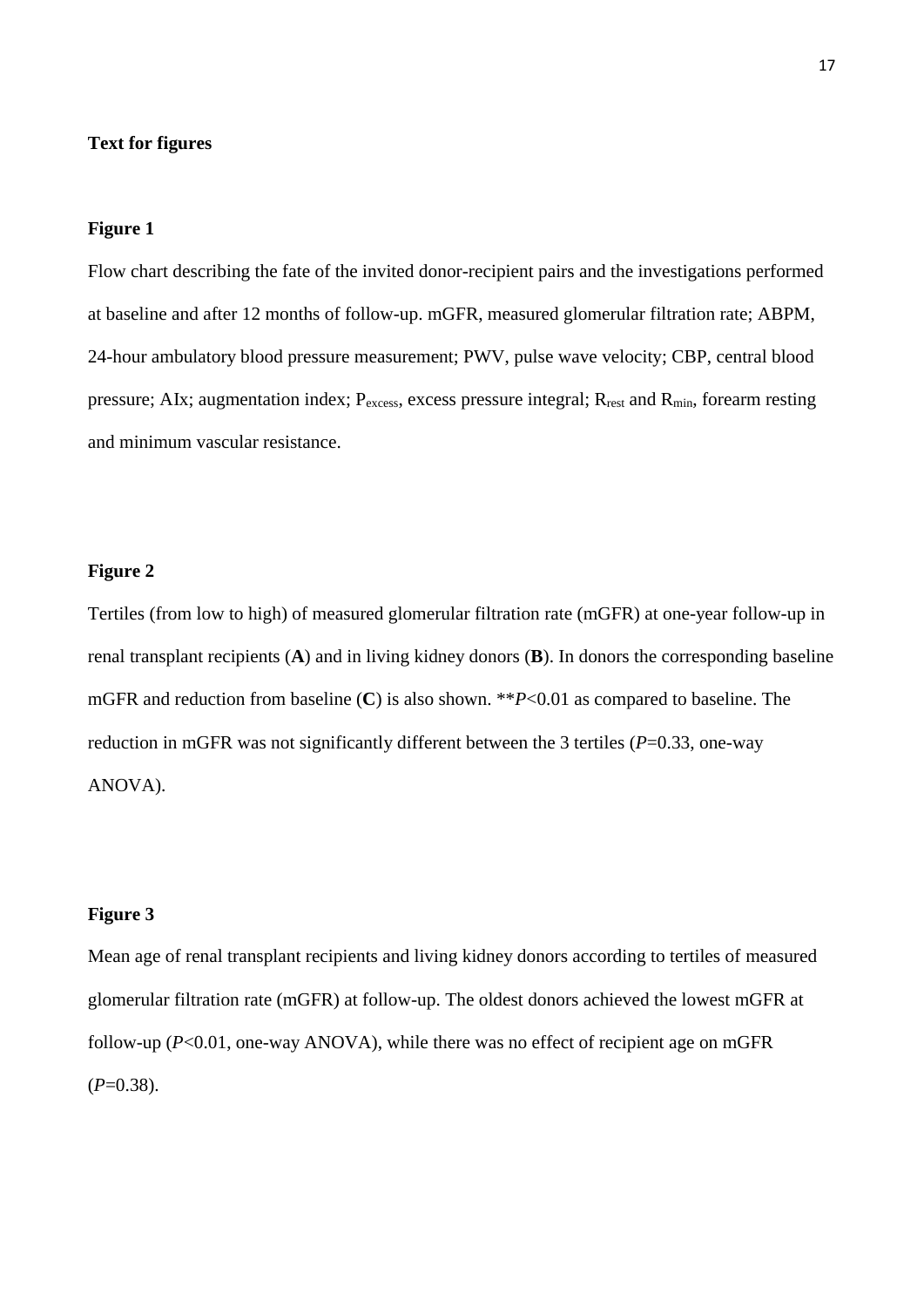Linear correlations between changes in 24-hour mean arterial blood pressure (MAP) and changes in carotid-femoral pulse wave velocity (PWV) and central augmentation index (AIx\_75) from baseline and follow-up. In renal transplant recipients  $\Delta$ 24-MAP correlated significantly to  $\Delta$ PWV (R<sup>2</sup>=0.24, *P*<0.01) and  $\Delta A Ix_{75}$  (R<sup>2</sup>=0.28, *P*<0.01) (**A** and **C**). In living kidney donors  $\Delta 24$ -MAP correlated to ΔPWV (R2=0.15, *P*<0.01) but not to AIx\_75 (R2=0.072, *P*=0.063) (**B** and **D**).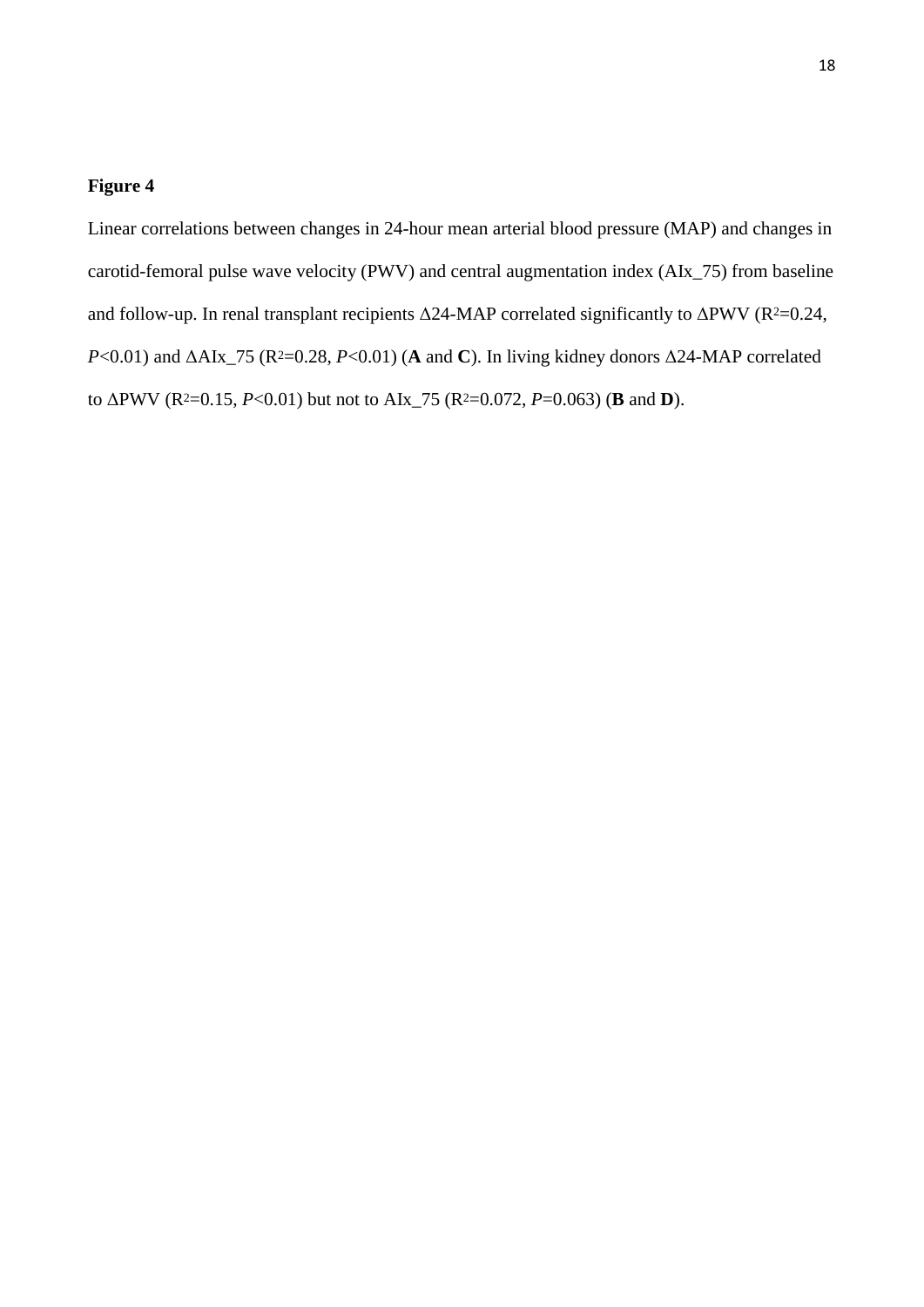# **Disclosures**

The authors have no disclosures.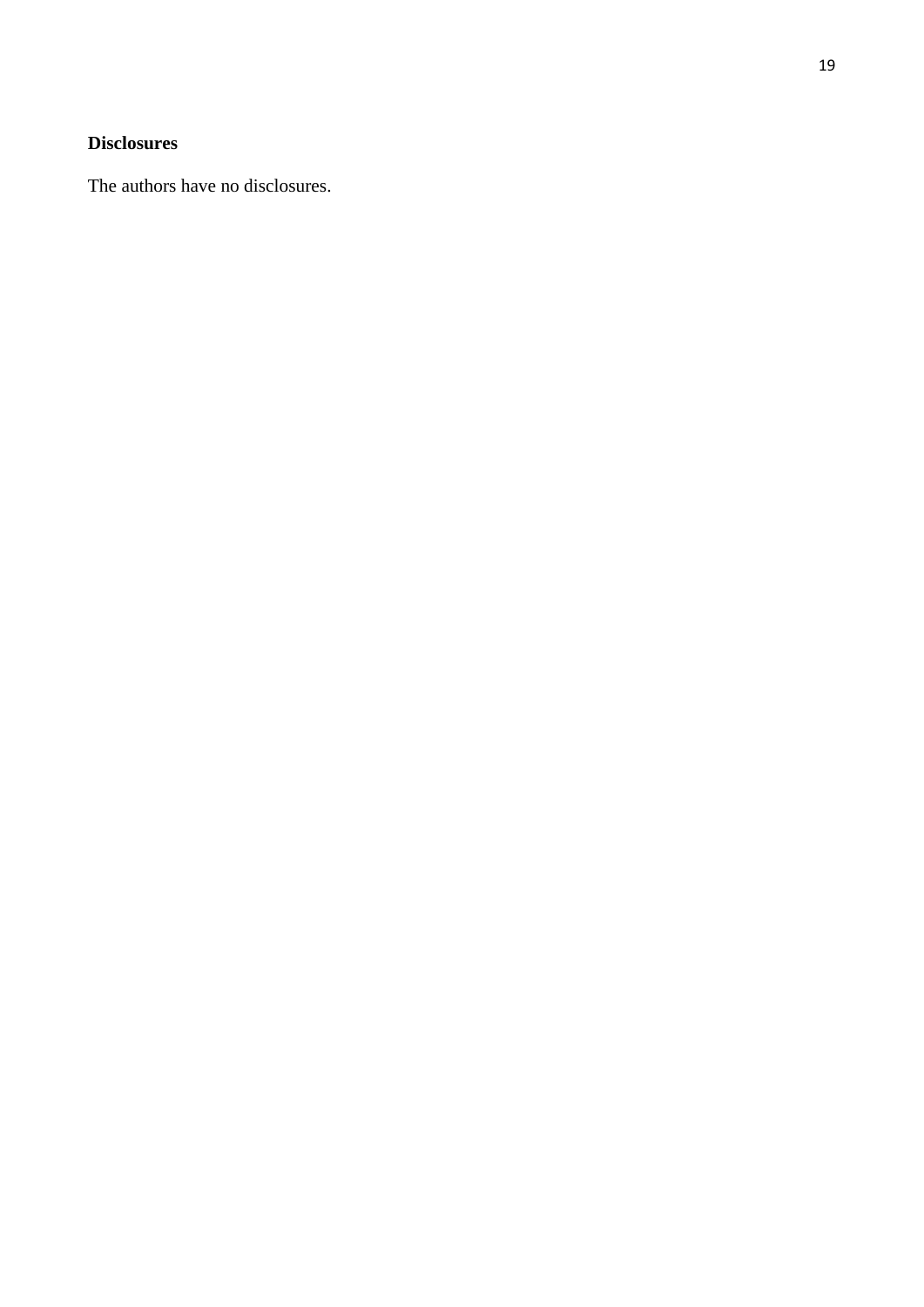# **References**

- 1. Mjoen G, Hallan S, Hartmann A, Foss A, Midtvedt K, Oyen O, Reisaeter A, Pfeffer P, Jenssen T, Leivestad T, Line PD, Ovrehus M, Dale DO, Pihlstrom H, Holme I, Dekker FW, Holdaas H. Long-term risks for kidney donors. Kidney Int 2014; 86**:**162-167.
- 2. O'Keeffe LM, Ramond A, Oliver-Williams C, Willeit P, Paige E, Trotter P, Evans J, Wadstrom J, Nicholson M, Collett D, Di Angelantonio E. Mid- and Long-Term Health Risks in Living Kidney Donors: A Systematic Review and Meta-analysis. Ann Intern Med 2018; 168**:**276-284.
- 3. Townsend RR. Arterial Stiffness in CKD: A Review. Am J Kidney Dis 2018; doi: 10.1053/j.ajkd.2018.04.005.
- 4. Schiffrin EL, Lipman ML, Mann JF. Chronic kidney disease: effects on the cardiovascular system. Circulation 2007; 116**:**85-97.
- 5. Carlsen RK, Peters CD, Khatir DS, Laugesen E, Botker HE, Winther S, Buus NH. Estimated aortic blood pressure based on radial artery tonometry underestimates directly measured aortic blood pressure in patients with advancing chronic kidney disease staging and increasing arterial stiffness. Kidney Int 2016; 90**:**869-877.
- 6. Davies JE, Lacy P, Tillin T, Collier D, Cruickshank JK, Francis DP, Malaweera A, Mayet J, Stanton A, Williams B, Parker KH, Mc GTSA, Hughes AD. Excess pressure integral predicts cardiovascular events independent of other risk factors in the conduit artery functional evaluation substudy of Anglo-Scandinavian Cardiac Outcomes Trial. Hypertension 2014; 64**:**60-68.
- 7. Mathiassen ON, Buus NH, Sihm I, Thybo NK, Morn B, Schroeder AP, Thygesen K, Aalkjaer C, Lederballe O, Mulvany MJ, Christensen KL. Small artery structure is an independent predictor of cardiovascular events in essential hypertension. J Hypertens 2007; 25**:**1021-1026.
- 8. Buus NH, Mathiassen ON, Fenger-Gron M, Praestholm MN, Sihm I, Thybo NK, Schroeder AP, Thygesen K, Aalkjaer C, Pedersen OL, Mulvany MJ, Christensen KL. Small artery structure during antihypertensive therapy is an independent predictor of cardiovascular events in essential hypertension. J Hypertens 2013; 31**:**791-797.
- 9. Laurent S, Boutouyrie P. The structural factor of hypertension: large and small artery alterations. Circ Res 2015; 116**:**1007-1021.
- 10. Zoungas S, Kerr PG, Chadban S, Muske C, Ristevski S, Atkins RC, McNeil JJ, McGrath BP. Arterial function after successful renal transplantation. Kidney Int 2004; 65**:**1882-1889.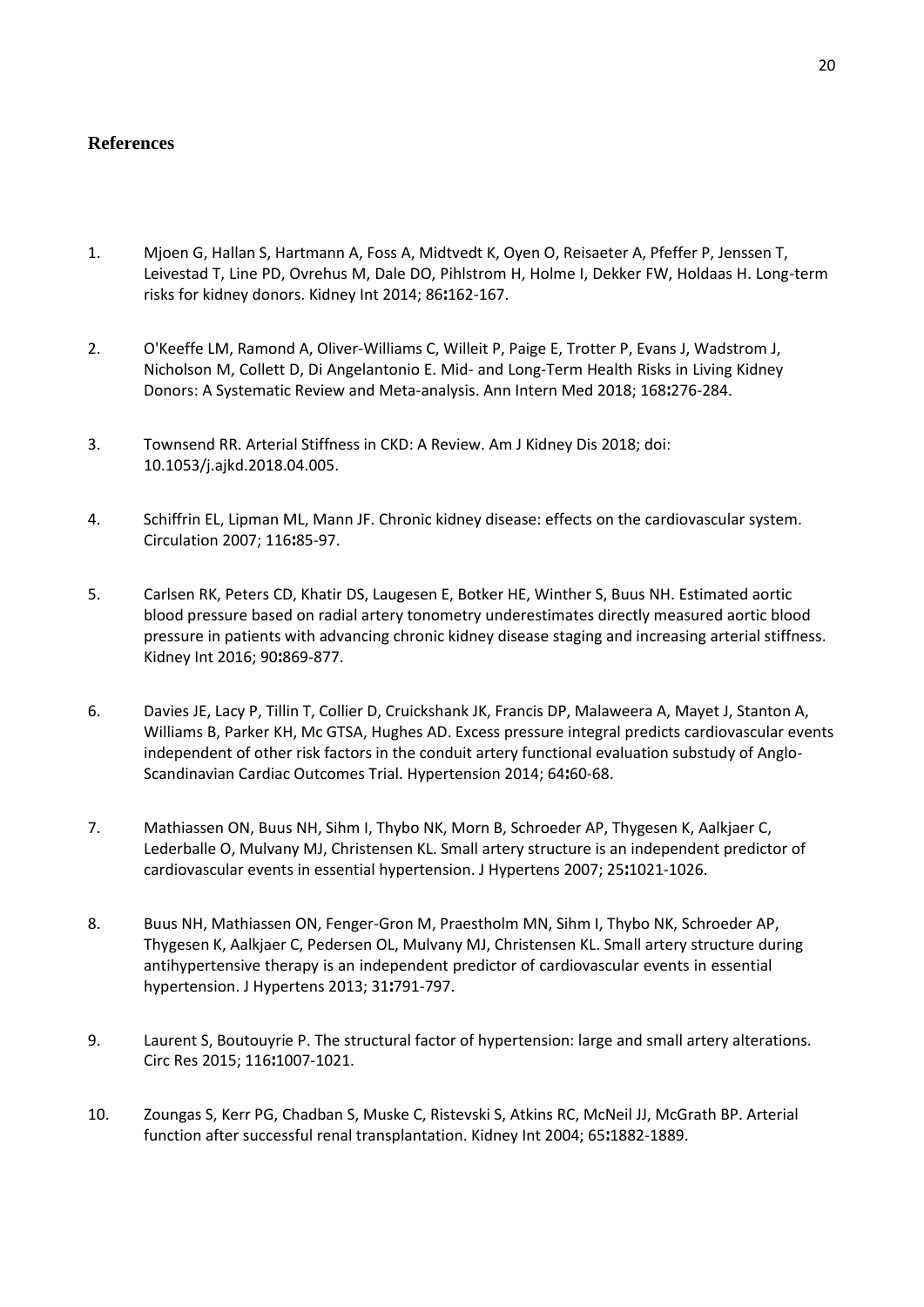- 11. Ignace S, Utescu MS, De Serres SA, Marquis K, Gaudreault-Tremblay MM, Lariviere R, Cote I, Houde I, Lebel M, Agharazii M. Age-related and blood pressure-independent reduction in aortic stiffness after kidney transplantation. J Hypertens 2011; 29**:**130-136.
- 12. Desjardins MP, Sidibe A, Fortier C, Mac-Way F, De Serres S, Lariviere R, Spronck B, Goupil R, Agharazii M. Impact of kidney transplantation on aortic stiffness and aortic stiffness index beta0. J Hypertens 2019; 37**:**1521-1528.
- 13. Moody WE, Ferro CJ, Edwards NC, Chue CD, Lin EL, Taylor RJ, Cockwell P, Steeds RP, Townend JN, Investigators CR-DS. Cardiovascular Effects of Unilateral Nephrectomy in Living Kidney Donors. Hypertension 2016; 67**:**368-377.
- 14. de Seigneux S, Ponte B, Berchtold L, Hadaya K, Martin PY, Pasch A. Living kidney donation does not adversely affect serum calcification propensity and markers of vascular stiffness. Transpl Int 2015; 28**:**1074-1080.
- 15. Van Bortel LM, Laurent S, Boutouyrie P, Chowienczyk P, Cruickshank JK, De Backer T, Filipovsky J, Huybrechts S, Mattace-Raso FU, Protogerou AD, Schillaci G, Segers P, Vermeersch S, Weber T, Artery S, European Society of Hypertension Working Group on Vascular S, Function, European Network for Noninvasive Investigation of Large A. Expert consensus document on the measurement of aortic stiffness in daily practice using carotid-femoral pulse wave velocity. J Hypertens 2012; 30**:**445-448.
- 16. Mathiassen ON, Buus NH, Olsen HW, Larsen ML, Mulvany MJ, Christensen KL. Forearm plethysmography in the assessment of vascular tone and resistance vasculature design: new methodological insights. Acta Physiol (Oxf) 2006; 188**:**91-101.
- 17. Covic A, Goldsmith DJ, Gusbeth-Tatomir P, Buhaescu I, Covic M. Successful renal transplantation decreases aortic stiffness and increases vascular reactivity in dialysis patients. Transplantation 2003; 76**:**1573-1577.
- 18. Ro H, Kim AJ, Chang JH, Jung JY, Chung WK, Park YH, Lee HH. Can Kidney Transplantation Improve Arterial Stiffness in End-Stage Renal Patients? Transplant Proc 2016; 48**:**884-886.
- 19. Karras A, Boutouyrie P, Briet M, Bozec E, Haymann JP, Legendre C, McMahon LP, Delahousse M. Reversal of Arterial Stiffness and Maladaptative Arterial Remodeling After Kidney Transplantation. J Am Heart Assoc 2017; 6**:**e006078.
- 20. Verbeke F, Marechal C, Van Laecke S, Van Biesen W, Devuyst O, Van Bortel LM, Jadoul M, Vanholder R. Aortic stiffness and central wave reflections predict outcome in renal transplant recipients. Hypertension 2011; 58**:**833-838.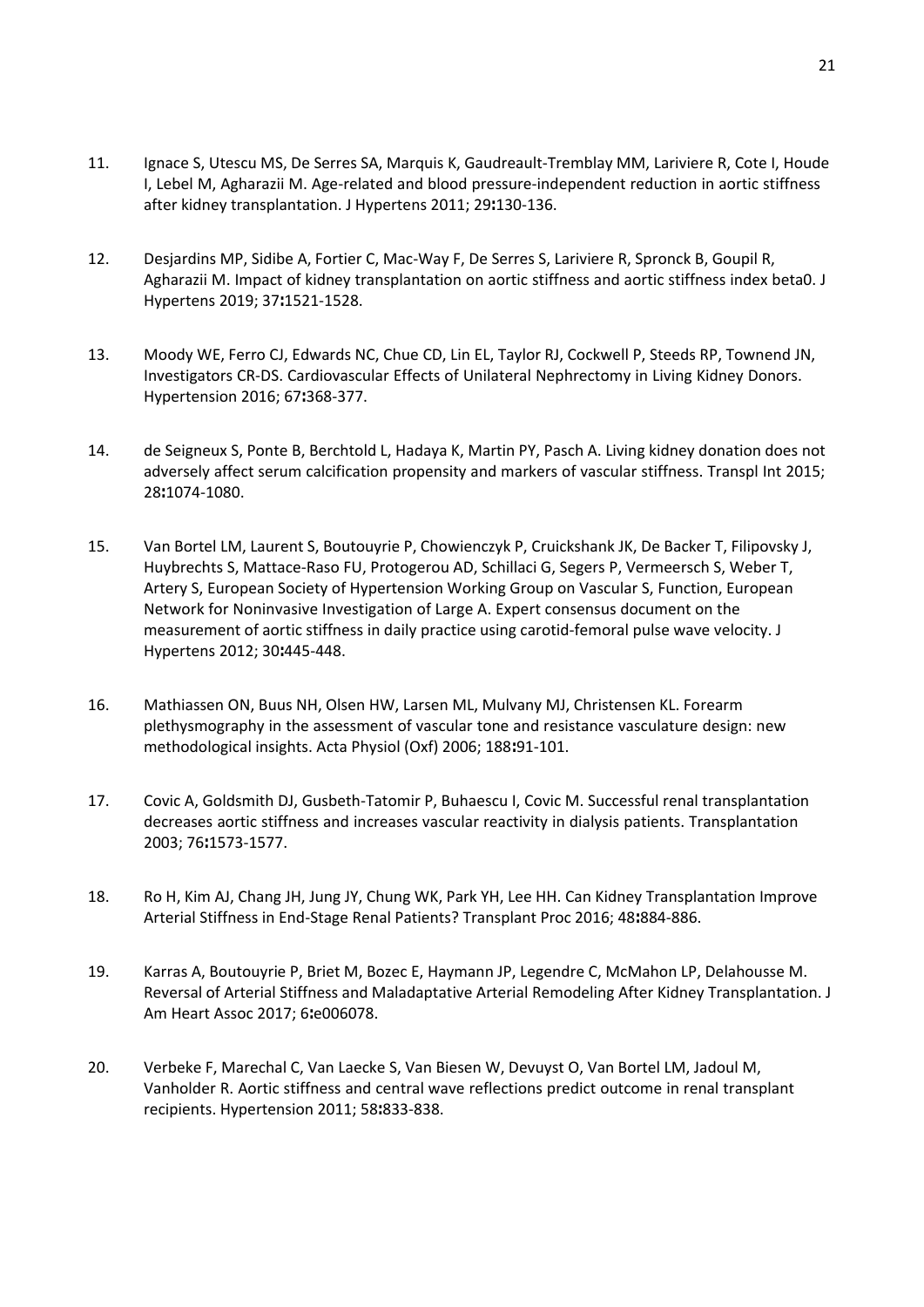- 21. Dahle DO, Eide IA, Asberg A, Leivestad T, Holdaas H, Jenssen TG, Fagerland MW, Pihlstrom H, Mjoen G, Hartmann A. Aortic Stiffness in a Mortality Risk Calculator for Kidney Transplant Recipients. Transplantation 2015; 99**:**1730-1737.
- 22. Bahous SA, Khairallah M, Al Danaf J, Halaby R, Korjian S, Daaboul Y, Salameh P, Stephan A, Blacher J, Safar ME. Renal function decline in recipients and donors of kidney grafts: role of aortic stiffness. Am J Nephrol 2015; 41**:**57-65.
- 23. Seibert FS, Behrendt C, Pagonas N, Bauer F, Kiziler F, Zidek W, Westhoff TH. Prediction of cardiovascular events after renal transplantation. Transplant Proc 2015; 47**:**388-393.
- 24. McEniery CM, Yasmin, Hall IR, Qasem A, Wilkinson IB, Cockcroft JR, Investigators A. Normal vascular aging: differential effects on wave reflection and aortic pulse wave velocity: the Anglo-Cardiff Collaborative Trial (ACCT). J Am Coll Cardiol 2005; 46**:**1753-1760.
- 25. Fok H, Guilcher A, Li Y, Brett S, Shah A, Clapp B, Chowienczyk P. Augmentation pressure is influenced by ventricular contractility/relaxation dynamics: novel mechanism of reduction of pulse pressure by nitrates. Hypertension 2014; 63**:**1050-1055.
- 26. Hughes AD, Park C, Davies J, Francis D, McG Thom SA, Mayet J, Parker KH. Limitations of augmentation index in the assessment of wave reflection in normotensive healthy individuals. PLoS One 2013; 8**:**e59371.
- 27. Boutouyrie P, Achouba A, Trunet P, Laurent S, Group ET. Amlodipine-valsartan combination decreases central systolic blood pressure more effectively than the amlodipine-atenolol combination: the EXPLOR study. Hypertension 2010; 55**:**1314-1322.
- 28. Manisty CH, Hughes AD. Meta-analysis of the comparative effects of different classes of antihypertensive agents on brachial and central systolic blood pressure, and augmentation index. Br J Clin Pharmacol 2013; 75**:**79-92.
- 29. London GM, Blacher J, Pannier B, Guerin AP, Marchais SJ, Safar ME. Arterial wave reflections and survival in end-stage renal failure. Hypertension 2001; 38**:**434-438.
- 30. Huang JT, Cheng HM, Yu WC, Lin YP, Sung SH, Wang JJ, Wu CL, Chen CH. Value of Excess Pressure Integral for Predicting 15-Year All-Cause and Cardiovascular Mortalities in End-Stage Renal Disease Patients. J Am Heart Assoc 2017; 6.
- 31. Khatir DS, Pedersen M, Ivarsen P, Christensen KL, Jespersen B, Buus NH. Effects of additional vasodilatory or nonvasodilatory treatment on renal function, vascular resistance and oxygenation in chronic kidney disease: a randomized clinical trial. J Hypertens 2019; 37**:**116-124.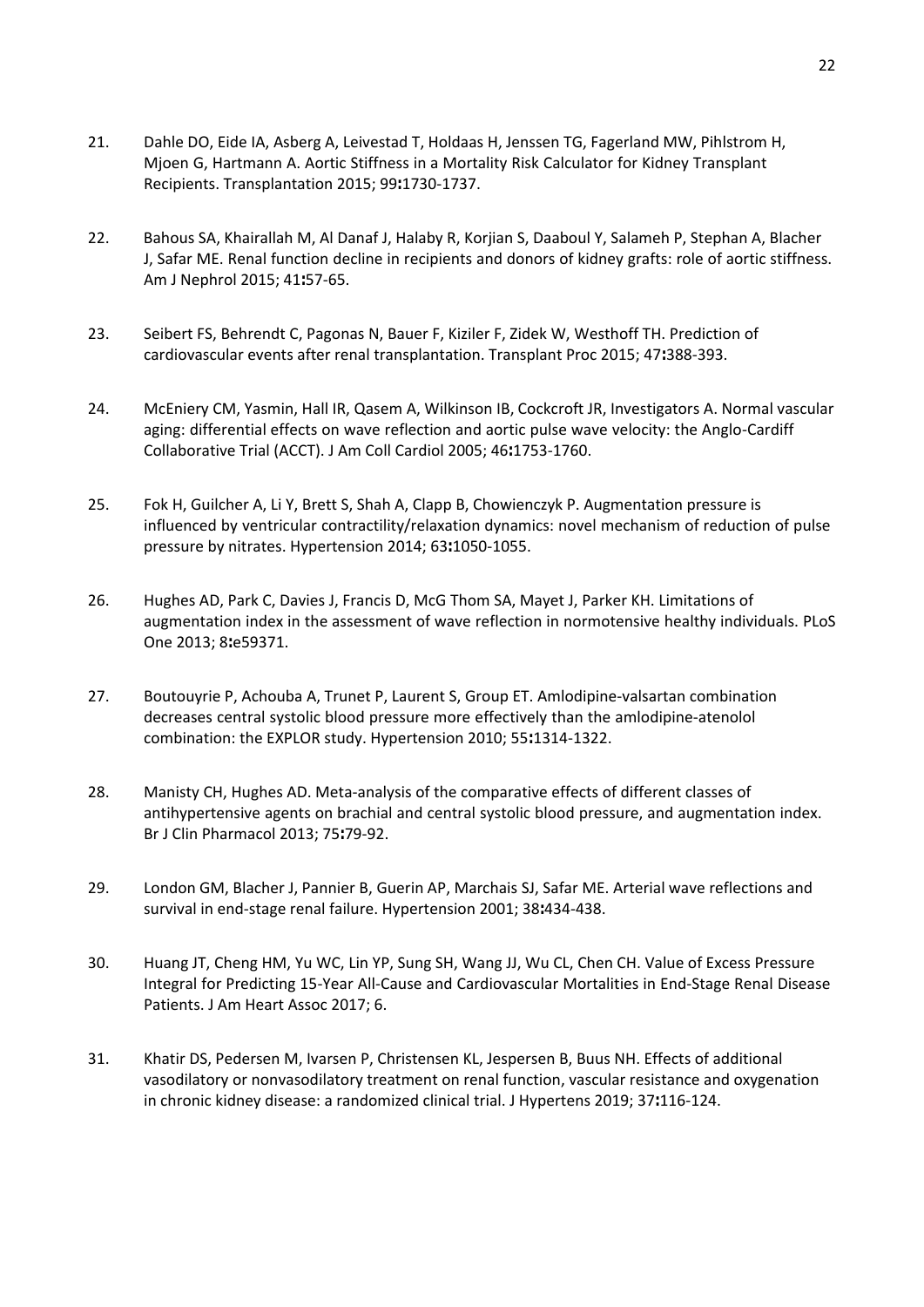- 32. Mathiassen ON, Buus NH, Larsen ML, Mulvany MJ, Christensen KL. Small artery structure adapts to vasodilatation rather than to blood pressure during antihypertensive treatment. J Hypertens 2007; 25**:**1027-1034.
- 33. Agabiti-Rosei E, Rizzoni D, Castellano M, Porteri E, Zulli R, Muiesan ML, Bettoni G, Salvetti M, Muiesan P, Giulini SM. Media: lumen ratio in human small resistance arteries is related to forearm minimal vascular resistance. J Hypertens 1995; 13**:**341-347.
- 34. Buus NH, Bottcher M, Jorgensen CG, Christensen KL, Thygesen K, Nielsen TT, Mulvany MJ. Myocardial perfusion during long-term angiotensin-converting enzyme inhibition or beta-blockade in patients with essential hypertension. Hypertension 2004; 44**:**465-470.
- 35. Schiffrin EL, Pu Q, Park JB. Effect of amlodipine compared to atenolol on small arteries of previously untreated essential hypertensive patients. Am J Hypertens 2002; 15**:**105-110.
- 36. Lin YP, Yu WC, Hsu TL, Ding PY, Yang WC, Chen CH. The extracellular fluid-to-intracellular fluid volume ratio is associated with large-artery structure and function in hemodialysis patients. Am J Kidney Dis 2003; 42**:**990-999.
- 37. Erdan A, Ozkok A, Alpay N, Akkaya V, Yildiz A. Volume status and arterial blood pressures are associated with arterial stiffness in hemodialysis patients. Int J Artif Organs 2018; 41**:**378-384.
- 38. Climie RED, Picone DS, Sharman JE. Longitudinal Changes in Excess Pressure Independently Predict Declining Renal Function Among Healthy Individuals-A Pilot Study. Am J Hypertens 2017; 30**:**772- 775.
- 39. Haydar AA, Covic A, Jayawardene S, Agharazii M, Smith E, Gordon I, O'Sullivan H, Goldsmith DJ. Insights from ambulatory blood pressure monitoring: diagnosis of hypertension and diurnal blood pressure in renal transplant recipients. Transplantation 2004; 77**:**849-853.
- 40. Weir MR, Burgess ED, Cooper JE, Fenves AZ, Goldsmith D, McKay D, Mehrotra A, Mitsnefes MM, Sica DA, Taler SJ. Assessment and management of hypertension in transplant patients. J Am Soc Nephrol 2015; 26**:**1248-1260.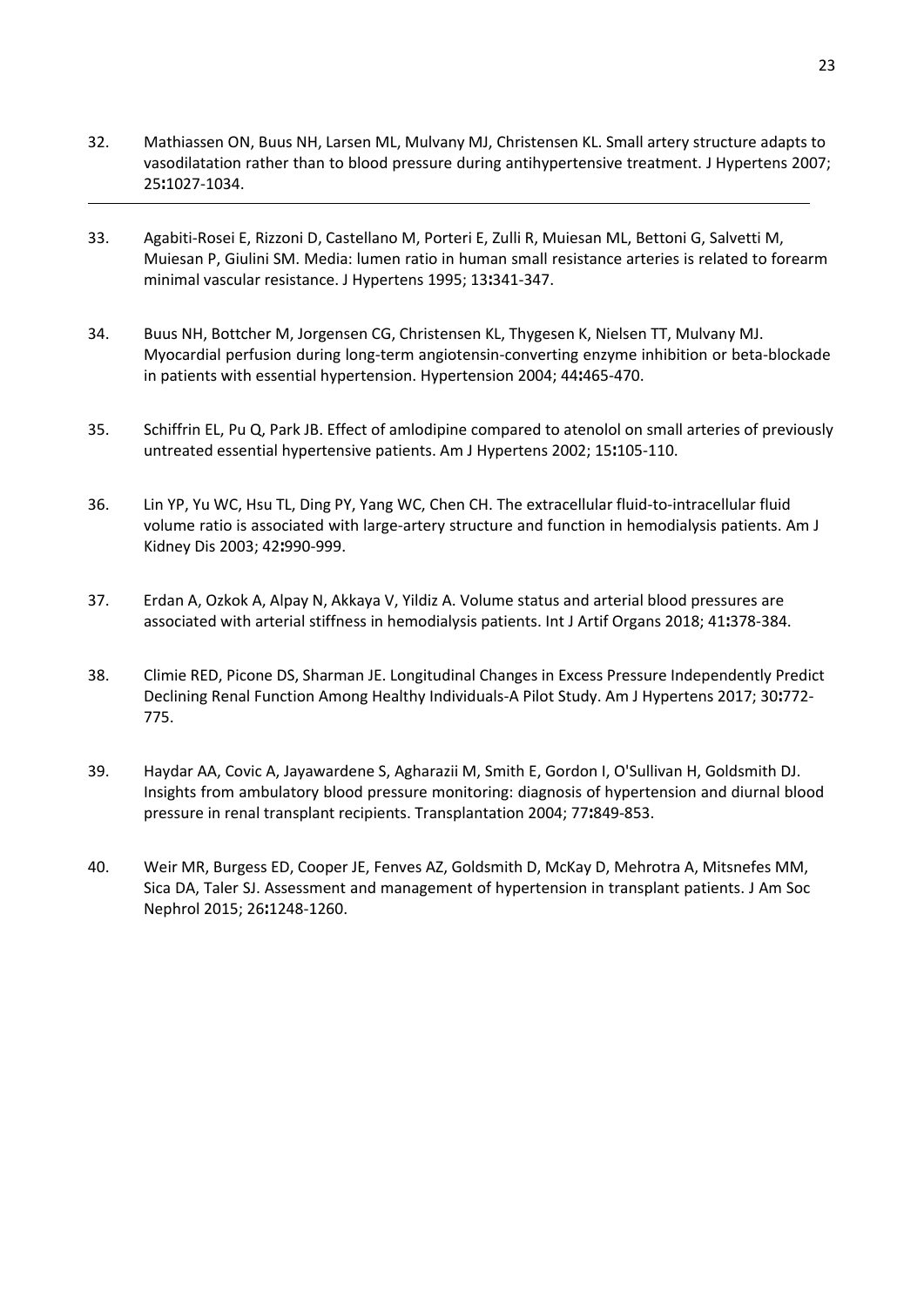# **Table 1**

Characteristics of kidney transplant recipients and living donors at baseline and follow-up.

|                               | <b>Recipients</b> |                               | <b>Donors</b>    |                                  |
|-------------------------------|-------------------|-------------------------------|------------------|----------------------------------|
|                               | <b>Baseline</b>   | Follow-up                     | <b>Baseline</b>  | Follow-up                        |
| ${\bf N}$                     | 58                | 51                            | 52               | 51                               |
| Males $(\%)$                  | 76                | 76                            | 46               | 45                               |
| Age (years)                   | $44.7 \pm 13.4$   | $45.2 \pm 12.8$               | $49.5 \pm 12.0$  | $51.0 \pm 11.6$                  |
| BMI (kg/m <sup>2</sup> )      | $24.3 \pm 3.1$    | $25.0 \pm 3.7$                | $25.8 \pm 3.4$   | $26.0 \pm 3.8$                   |
| Active smokers (%)            | 19                | 14                            | 29               | 29                               |
| Diabetes $(\%)$               | 12                | 12                            | $\boldsymbol{0}$ | $\boldsymbol{0}$                 |
| CKD status (%)                |                   |                               |                  |                                  |
| Pre-dialysis <sup>a</sup>     | 36                | $\boldsymbol{0}$              | $\overline{0}$   | $\boldsymbol{0}$                 |
| Dialysis (HD/PD) <sup>b</sup> | 53/12             | $\boldsymbol{0}$              | $\boldsymbol{0}$ | $\boldsymbol{0}$                 |
| mGFR $(ml/min/1.73 m2)$       | n.d.              | $55.3 \pm 15.4$               | $100.6 \pm 14.9$ | $64.7 \pm 10.6^{\dagger\dagger}$ |
| UAC (mg/g, median [range])    | n.d.              | 20 [2; 3473]                  | 0[0; 52]         | 0[0; 55]                         |
| P-cholesterol (mmol/l)        | $4.5 \pm 1.1$     | n.d.                          | $5.1 \pm 0.8$    | n.d.                             |
| <b>Ambulatory BP</b>          |                   |                               |                  |                                  |
| 24-h systolic BP (mmHg)       | $139 \pm 20^{**}$ | $131 \pm 11^{\dagger\dagger}$ | $120 \pm 14$     | $119 \pm 13$                     |
| 24-h diastolic BP (mmHg)      | $85 \pm 13**$     | $81 \pm 8^{\dagger\dagger}$   | $74 \pm 8$       | $74 \pm 8$                       |
| 24-h heart rate $(min^{-1})$  | $74 \pm 10$       | $74 \pm 9$                    | $71 \pm 8$       | $70 \pm 10$                      |
| Antihypertensive drugs (%)    |                   |                               |                  |                                  |
| <b>ACE-I</b> or ARB           | 71                | 24                            | 6                | 6                                |
| Beta receptor blocker         | 57                | 45                            | $\overline{2}$   | $\overline{c}$                   |
| Calcium channel blocker       | 67                | 47                            | $\overline{4}$   | 6                                |
| Diuretics                     | 48                | 14                            | $\overline{4}$   | $\overline{4}$                   |
| Other                         | 26                | 10                            | $\boldsymbol{0}$ | $\boldsymbol{0}$                 |
| Immunosuppressive drugs (%)   |                   |                               |                  |                                  |
| Calcineurin inhibitor         | 9                 | 100                           | $\boldsymbol{0}$ | $\boldsymbol{0}$                 |
| Antimetabolites               | 3                 | 100                           | $\boldsymbol{0}$ | $\boldsymbol{0}$                 |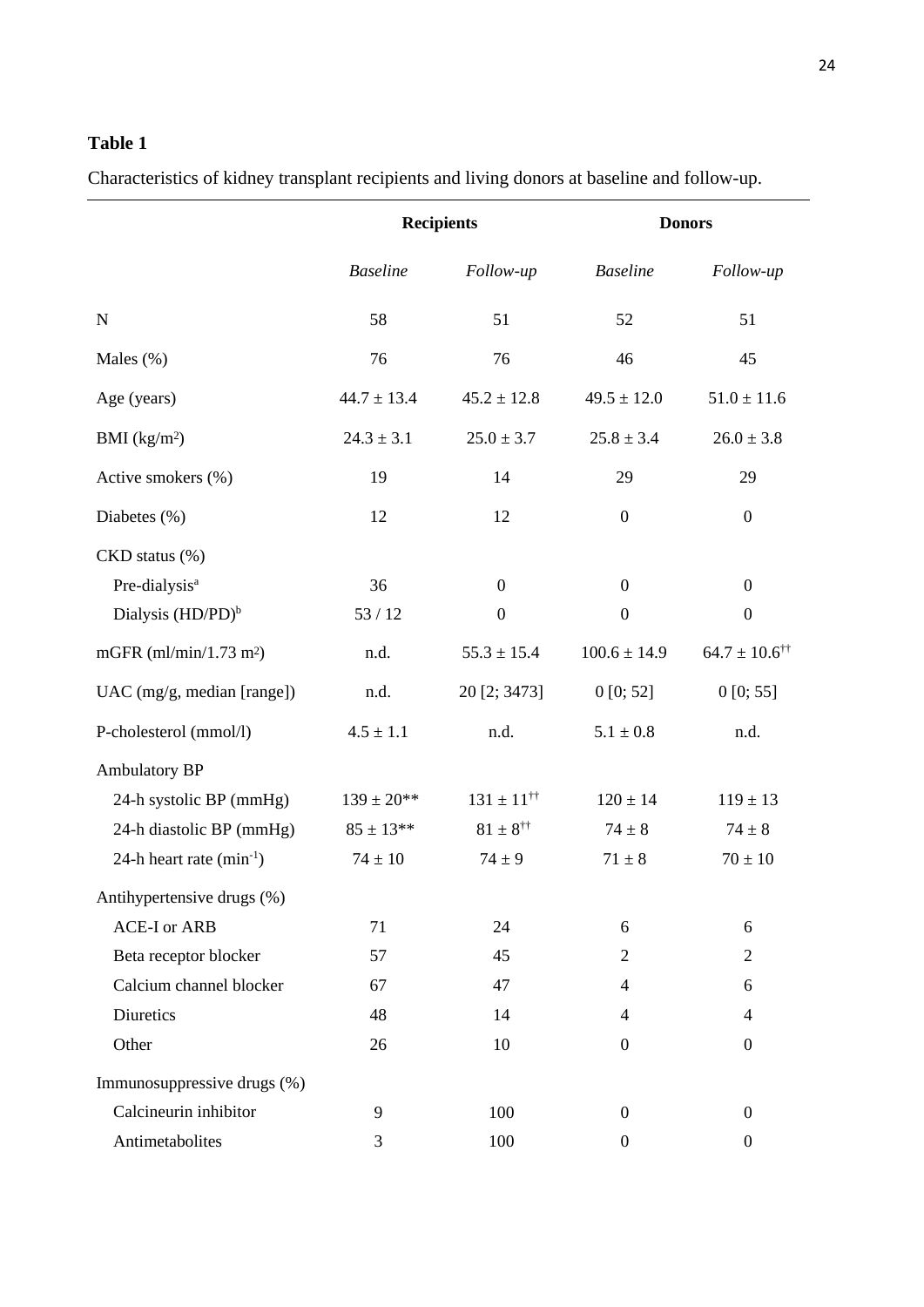| Steroids | 90 | $\sim$ |
|----------|----|--------|
| Other    |    |        |

\*P<0.05 and \*\*P<0.01 *vs.* donors at baseline. †P<0.05 and ††P<0.01 *vs.* baseline.

ACE-I, angiotensin converting enzyme inhibitor; ARB, angiotensin II receptor blocker; HD, hemodialysis; PD, peritoneal dialysis; n.d.: not done.

a)estimated GFR < 15 ml/min/1.73 m<sup>2</sup> but not receiving dialysis; <sup>b</sup>one recipient received both HD and PD.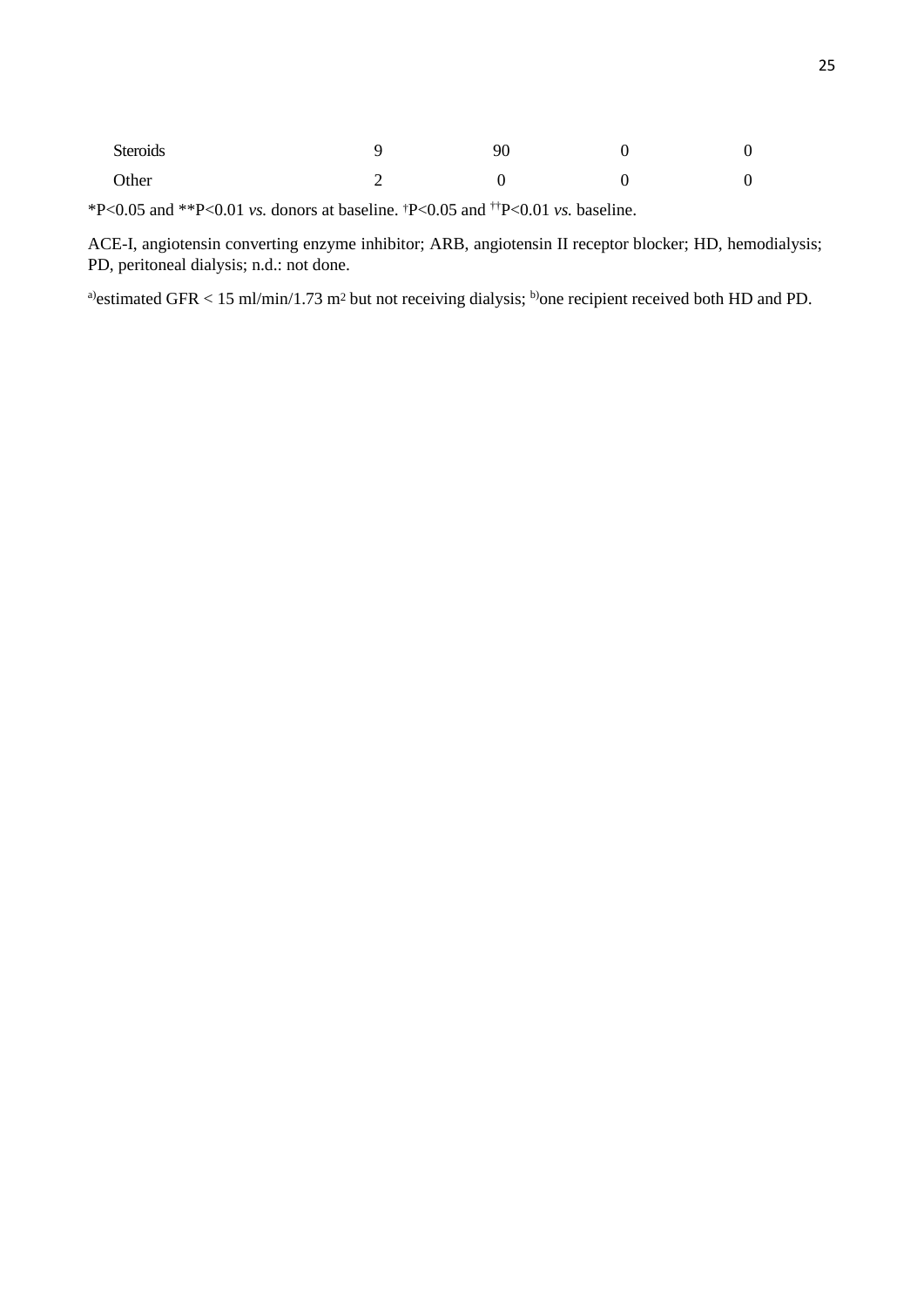# **Table 2**

Primary study endpoints: 24-hour mean arterial blood pressure (MAP), carotid-femoral pulse wave velocity (PWV), estimated central systolic BP, central augmentation index (AIx\_75), excess pressure integral and forearm resting  $(R_{rest})$  and minimum  $(R_{min})$  vascular resistance in kidney transplant recipients and donors at baseline and follow-up one year after transplantation.

|                                        |                          | <b>Recipients</b>      |                               |                                    | <b>Donors</b>    |                               |
|----------------------------------------|--------------------------|------------------------|-------------------------------|------------------------------------|------------------|-------------------------------|
|                                        | <b>Baseline</b>          | Follow-up              | $\varDelta$                   | <b>Baseline</b>                    | Follow-up        | $\varDelta$                   |
| 24-hour MAP<br>(mmHg)                  | $102 \pm 15^{\ddagger}$  | $97 \pm 8*$            | $-5$ [ $-9$ ; 0]              | $90 \pm 9$                         | $89 \pm 8$       | $-1$ [ $-2$ ; 1]              |
| Carotid-femoral<br>PWV(m/s)            | $8.7 \pm 2.0^{\ddagger}$ | $8.5 \pm 2.2$          | $-0.1$ $[-0.6;$<br>0.4]       | $7.5 \pm 1.3$                      | $7.8 \pm 1.6^*$  | $0.3$ [0.1; 0.6]              |
| Central systolic<br>$BP$ (mmHg)        | $127 \pm 21^{\ddagger}$  | $118 \pm 16*$          | $-8$ [ $-14$ ; $-2$ ]         | $117 \pm 15$                       | $115 \pm 15$     | $-2$ [ $-5$ ; 0]              |
| $\text{A}Ix_75$ (%)                    | $16.1 \pm 12.6$          | $12.6 \pm$<br>$14.4**$ | $1.0$ <sup>T</sup>            | $-3.5$ [ $-6.0$ ; $-19.7 \pm 12.8$ | $19.8 \pm 12.6$  | $0.1$ [-1.4;<br>$1.6$ ]       |
| Excess pressure<br>(mmHg s)<br>Forearm | $5.6 \pm$<br>3.1         | $5.1 \pm$<br>2.5       | $-0.5$ [ $-$<br>1.3;<br>0.2]  | $5.0 \pm$<br>1.8                   | $4.7 \pm$<br>1.8 | $-0.3$ [ $-$<br>0.6;<br>0.04] |
| resistance (R)                         | $45 \pm 18$              | $47 \pm 22$            | $2[-6; 10]$                   | $51 \pm 21$                        | $63 \pm 29*$     | 12 [2; 21]                    |
| units)<br>$R_{rest}$                   | $0.51 \pm 0.17$          | $0.47 \pm 0.12$        | $-0.04$ $[-0.08;$<br>$0.01$ ] | $0.52 \pm 0.15$                    | $0.54 \pm 0.17$  | $0.02$ [-0.02;<br>$0.06$ ]    |

 $Log R_{min}$ 

Changes  $(\Delta)$  are given as mean with 95% confidence intervals. Only the participants with measurements both at baseline and follow-up are included in the table. \**P*<0.05 and \*\**P*<0.01 follow-up compared to baseline. <sup>†</sup>*P*<0.05 change in recipients as compared to change in donors. ‡*P*<0.01, recipients at baseline compared to donors at baseline.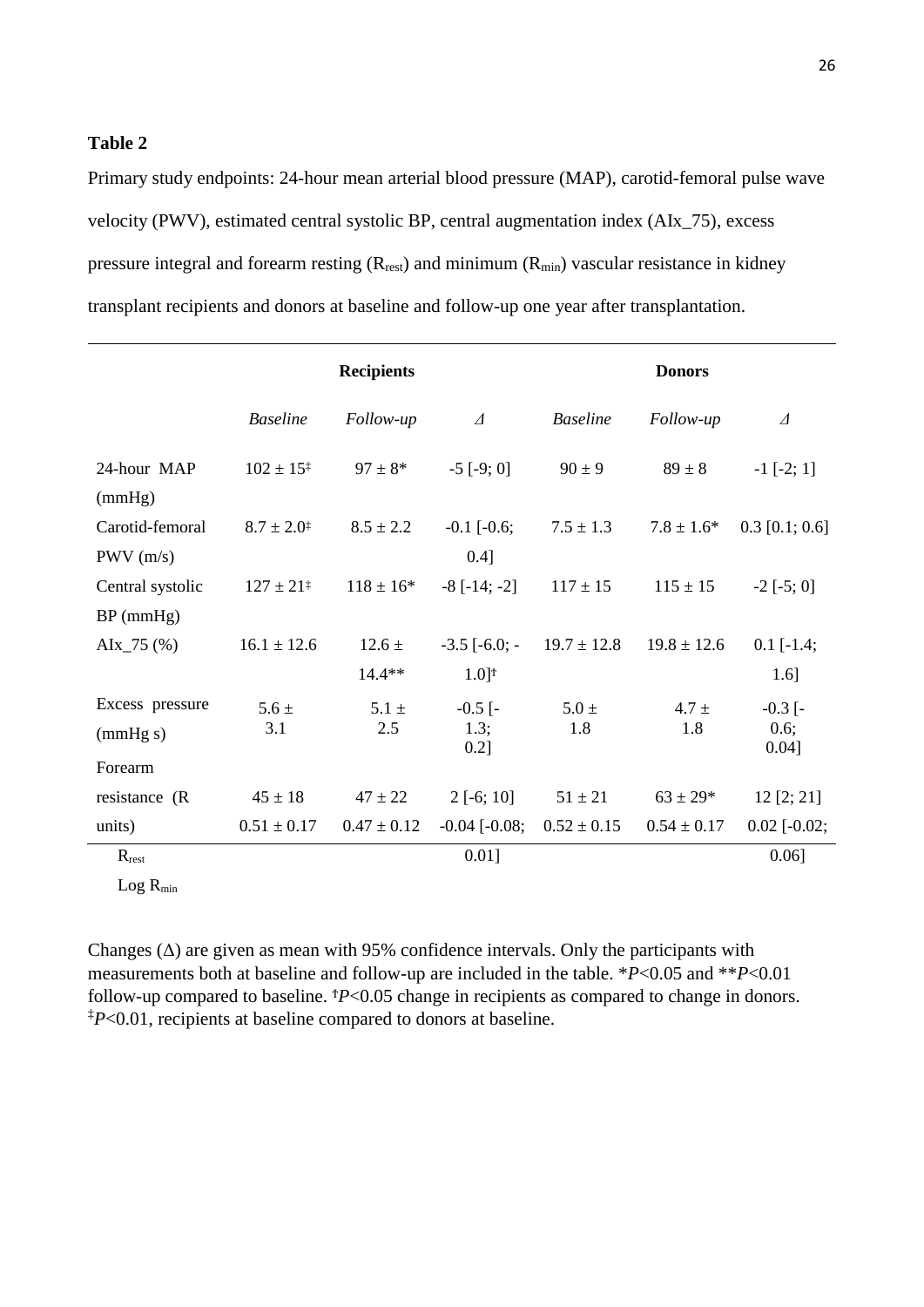# **Table 3**

Association between glomerular filtration rate (mGFR) at follow-up and primary study parameters in kidney transplant recipients and donors using multiple linear regression analysis.

|                                                   | <b>Recipients</b>                   | <b>Donors</b>                             |
|---------------------------------------------------|-------------------------------------|-------------------------------------------|
| 24-hour MAP                                       | $-1$ (-3; 2) (P=0.10)               | 2 (1; 4) ( $P=0.006$ )                    |
| (mmHg) Carotid-                                   |                                     |                                           |
| femoral PWV (m/                                   | $-0.2$ ( $-0.5$ ; 0.1) ( $P=0.21$ ) | $0.0$ (-0.4; 0.3) (P=0.91)                |
| s) Central systolic                               |                                     |                                           |
| $BP$ (mmHg)                                       | 1 $(-1; 4)$ $(P=0.31)$              | $0(-0.3; 3) (P=0.89)$                     |
| $\text{A}Ix_75$ (%)                               | $0.1$ (-1.6; 1.4) (P=0.92)          | $-2.1$ ( $-4.0$ ; $-0.2$ ) ( $P=0.03$ )   |
| Excess pressure<br>(mmHg s)<br>Forearm resistance | $0.010$ (-0.42; 0.44) (P=0.96)      | $0.16$ (-0.20; 0.52) (P=0.38)             |
| (R units)                                         | $0.2$ (-4.4; 4.9) (P=0.92)          | $-11.9$ ( $-22.4$ ; $-1.4$ ) ( $P=0.03$ ) |
| $R_{rest}$                                        | $0.0006 (-0.02; 0.02) (P=0.96)$     | $0.008$ (-0.04; 0.05) (P=0.75)            |
| $Log R_{min}$                                     |                                     |                                           |

Adjustment was performed for age, gender and the baseline value of the study parameter. Values in donors were also adjusted for baseline mGFR and in addition PWV and excess pressure integral was adjusted for 24-hour MAP. The results are presented as β-coefficients (with 95% confidence intervals) per 10 ml/min/1.73 m<sup>2</sup> increase in mGFR. Only participants with relevant measurements both at baseline and follow-up are included in the table.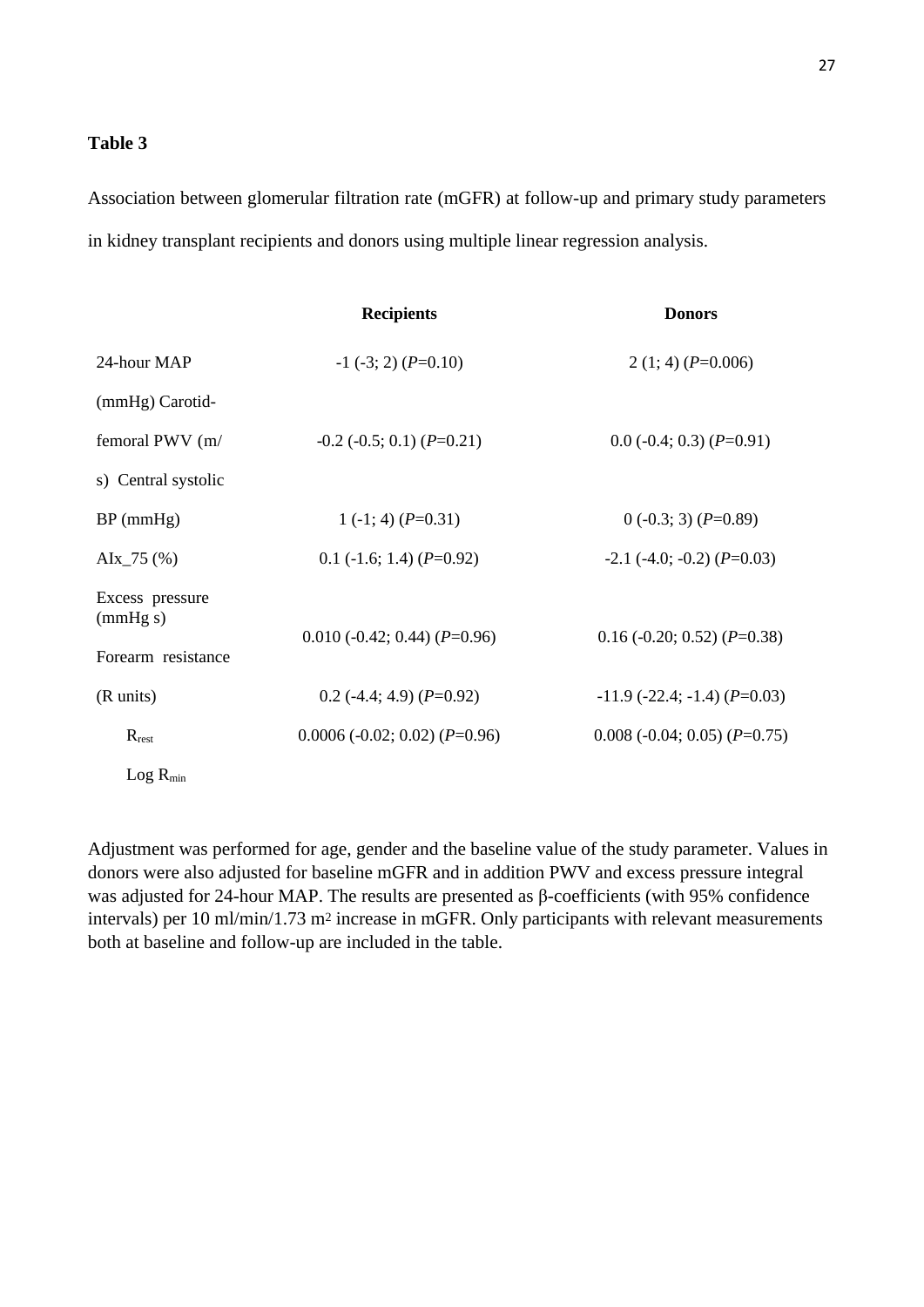

Downloaded from https://academic.oup.com/ajh/advance-article-abstract/doi/10.1093/ajh/hpz175/5611235 by Catherine Sharp user on 10 November 2019 https ਰੋ om/ajh/adv bstract/doi/10.1093/ajh/hpz175/5611235 by Catherine Sharp us ier on 10 November  $-2019$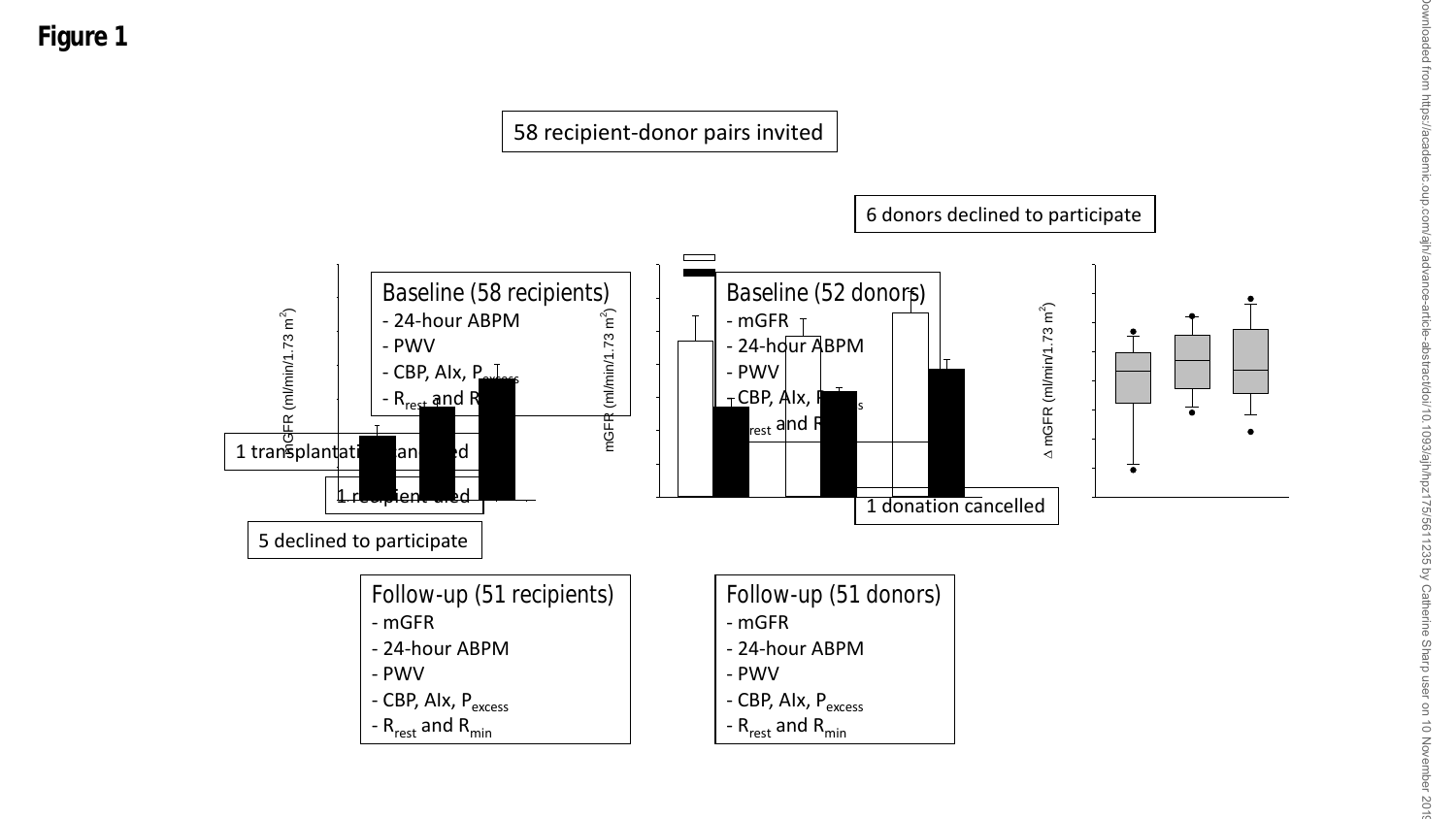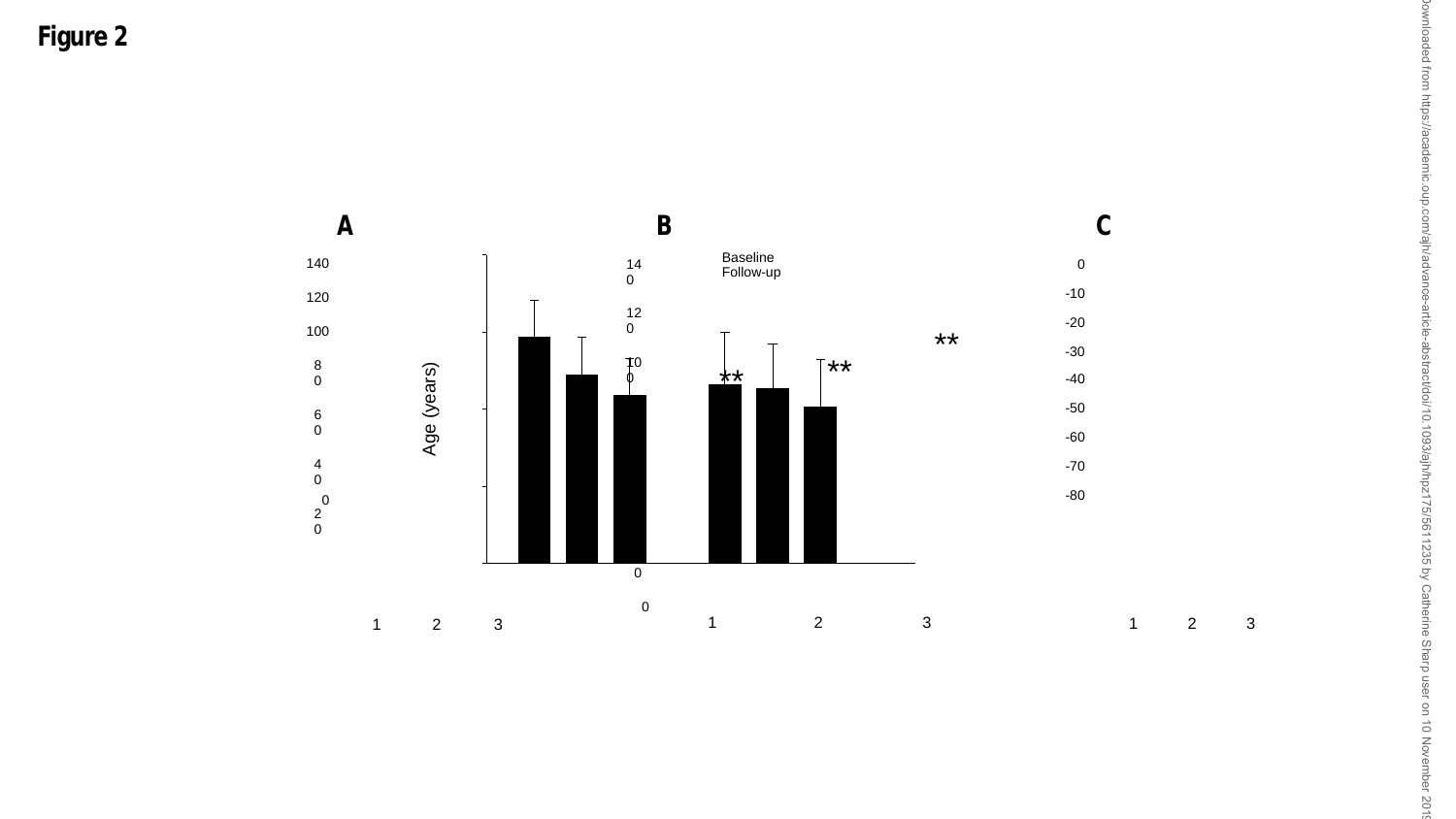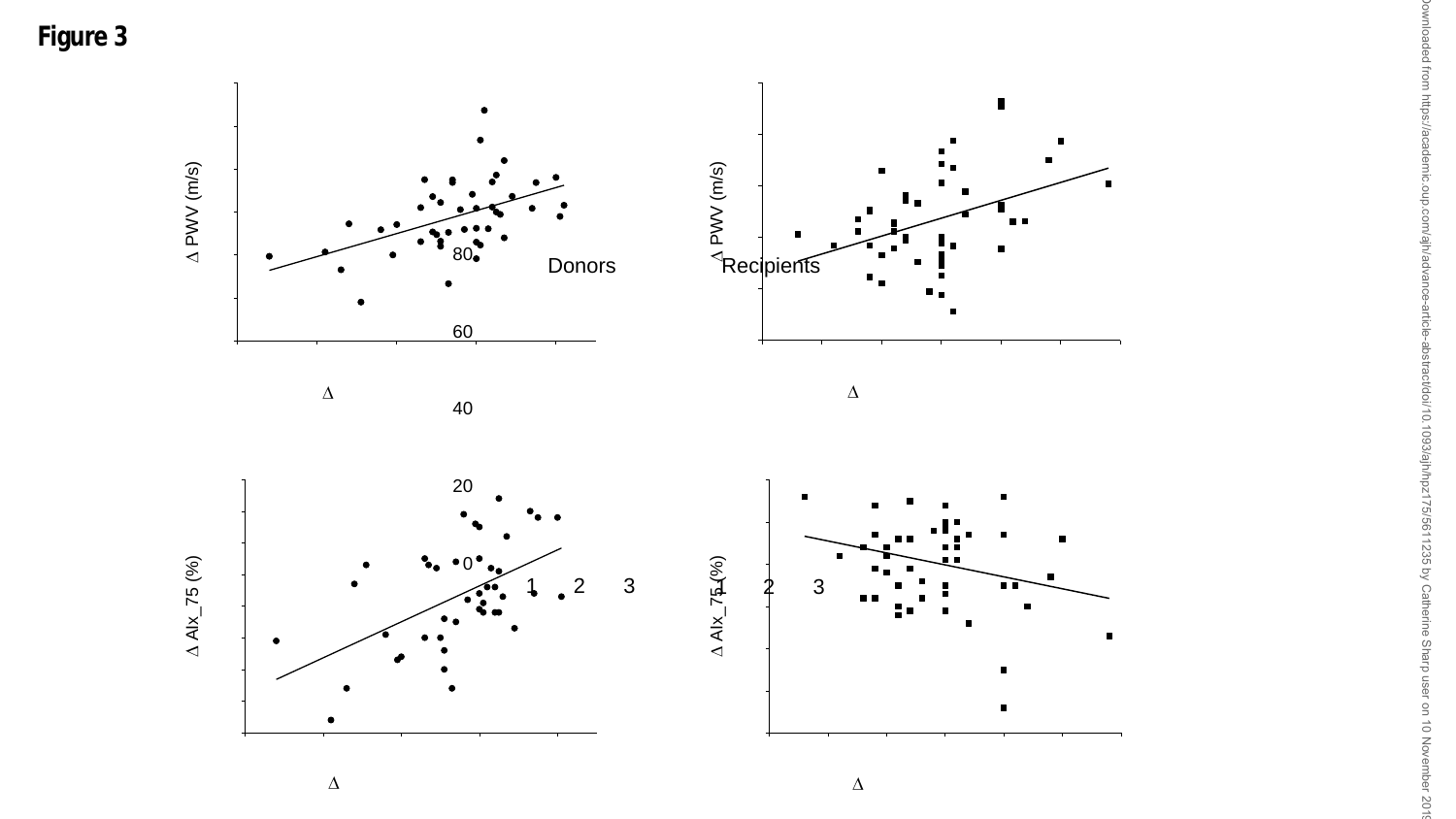



24-hour MAP (mmHg)

-60 -40 -20 0 20

-10

-15

-20

 $-25$ <br> $-60$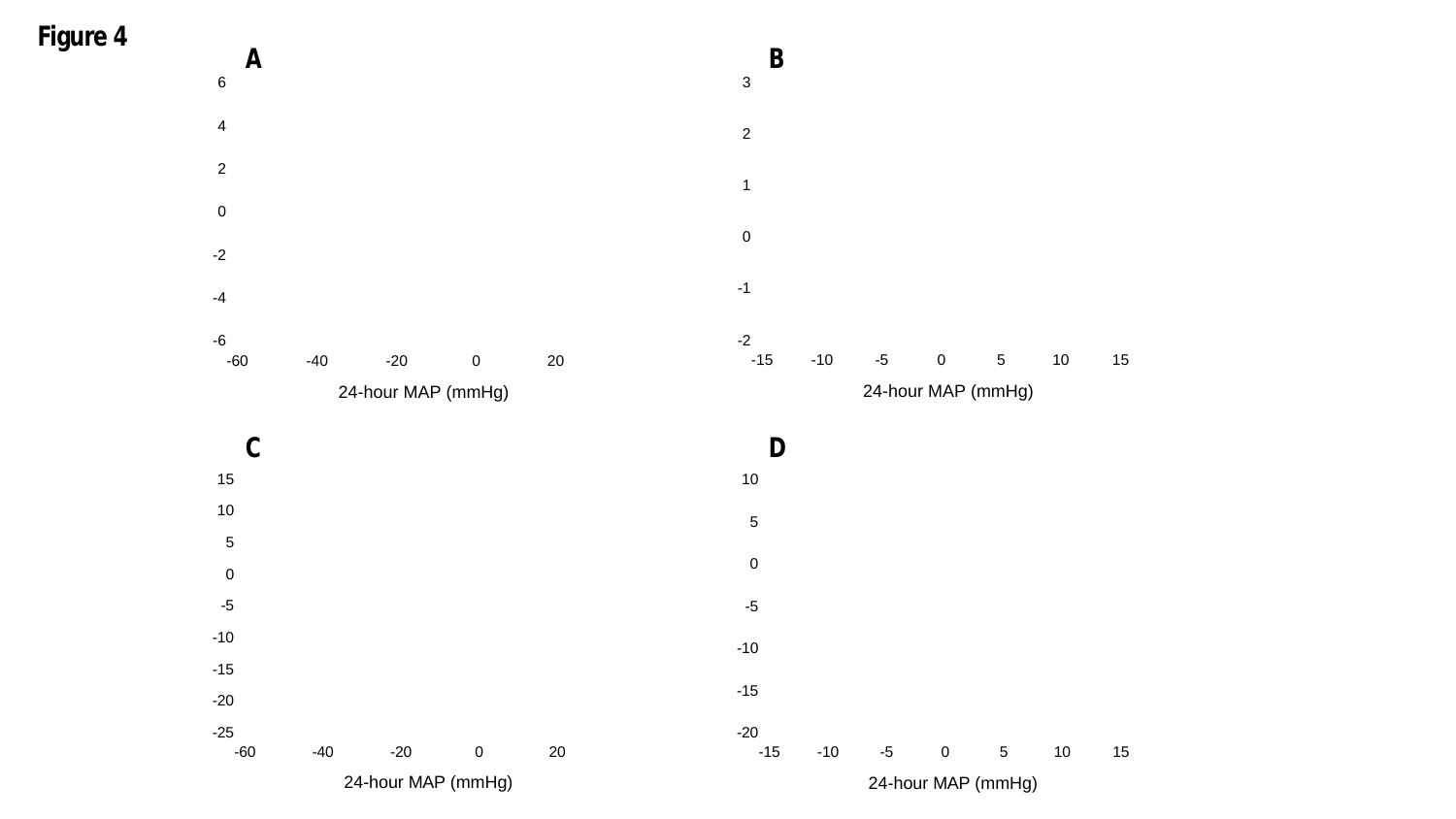

201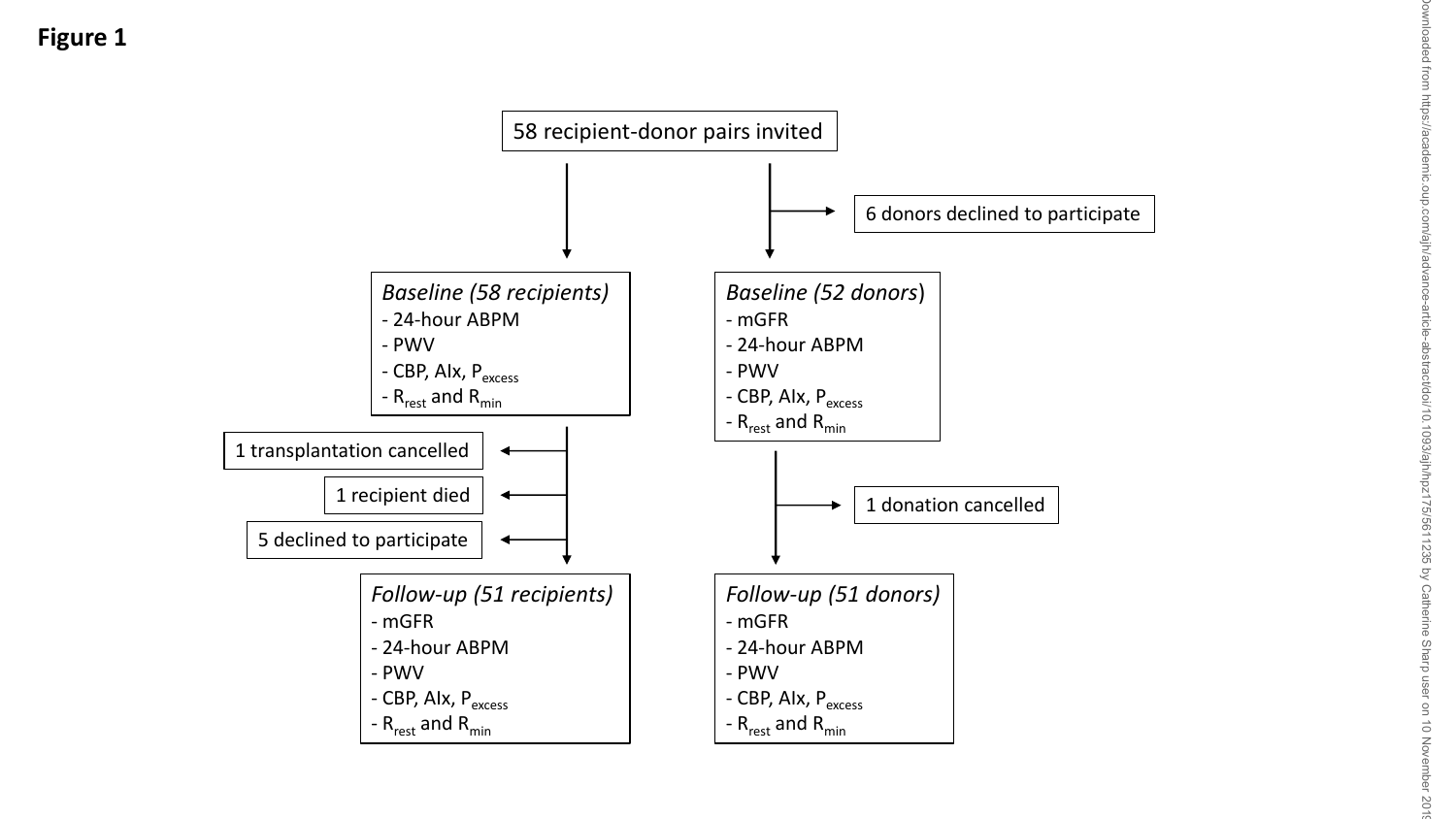

Downloaded from https://academic.oup.com/ajh/advance-article-abstract/doi/10.1093/ajh/hpz175/5611235 by Catherine Sharp user on 10 November 2019Jownloaded from https://academic.oup.com/ajh/advance-article-abstract/doi/10.1093/ajh/hpz175/5611235 by Catherine Sharp user on 10 November 2011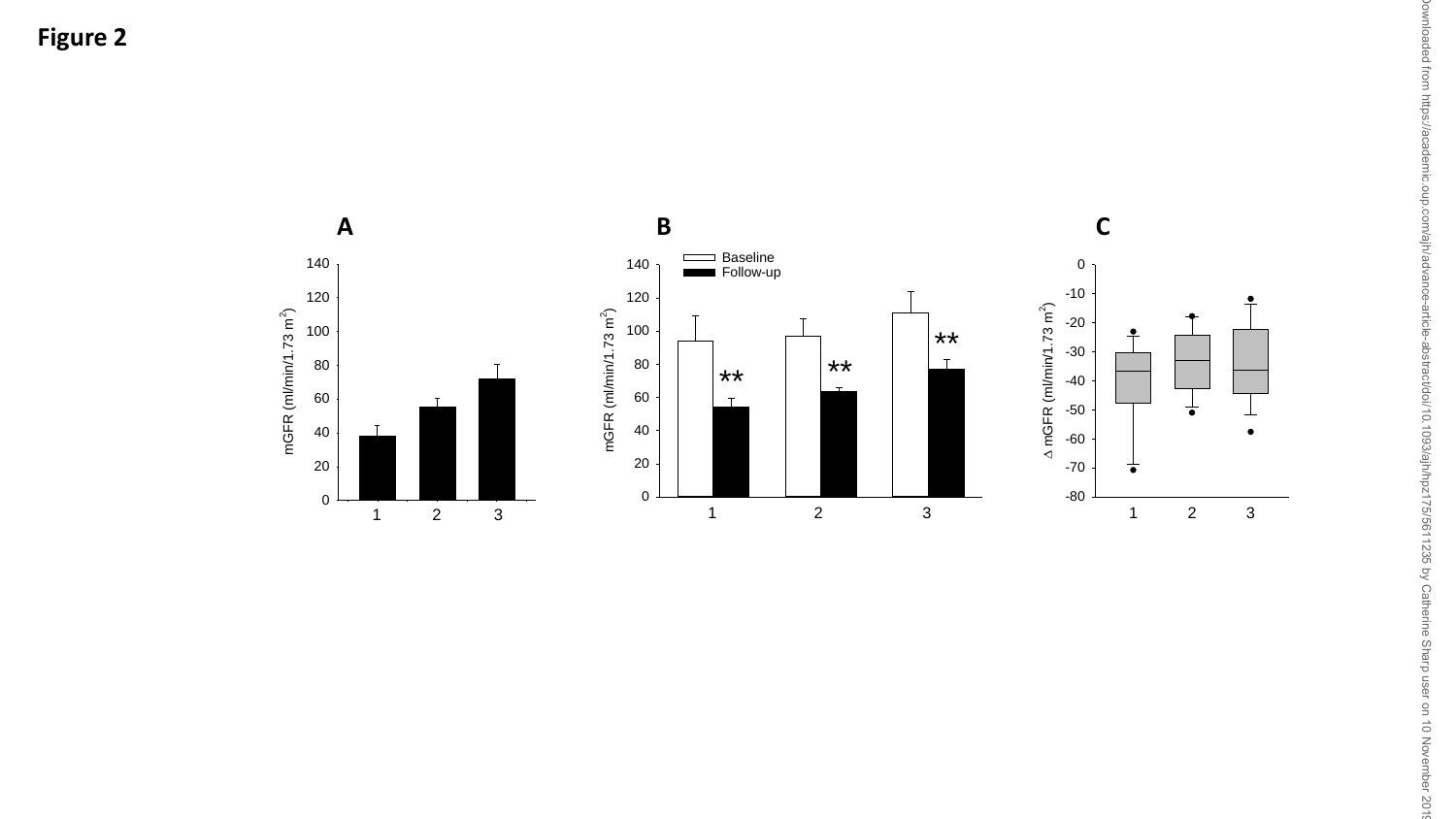